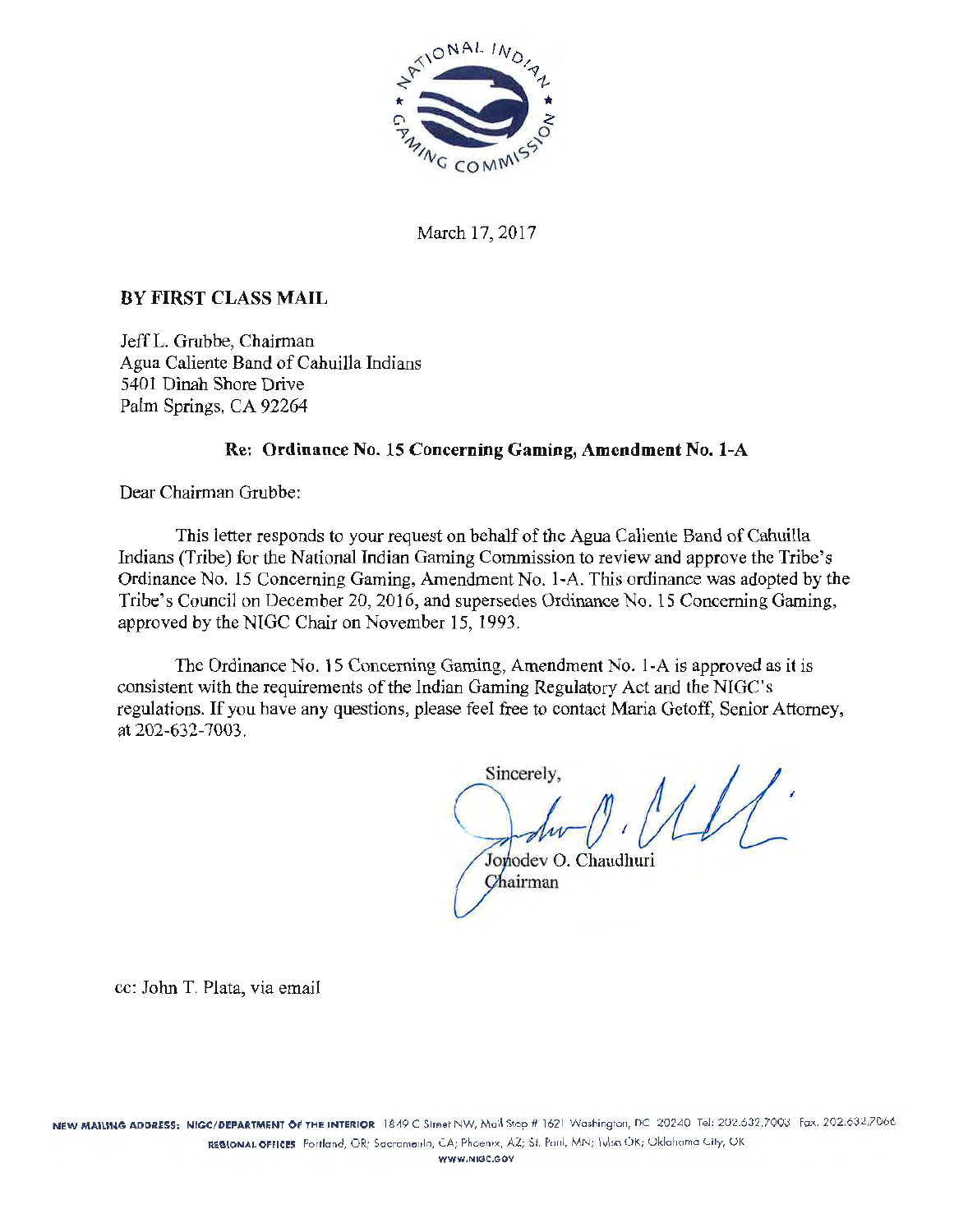AGUA CALIENTE BAND OF CAHUILLA INDIANS TRIBAL COUNCIL



JEFF L. GRUBBE CHAIRMAN • LARRY N. OLINGER VICE CHAlRMAN • V1NCEN1' GONZALES III SECRETARY/TREASURER ANTHONY J. ANDREAS III MEMBER . REID D. MILANOVICH MEMBER

# ORDINANCE N0.15 CONCERNING GAMING AMENDMENT NO. 1-A

# I. INTRODUCTION

- A. Title. This Ordinance shall be titled and cited as the "Gaming Ordinance."
- B. Purpose. The Tribal Council of the Agua Caliente Band of Cahuilla Indians empowered by Sections (a), (b), (f), and (i) of Article V of the Tribe's Constitution and By-Laws, as amended, to enact ordinances, hereby enacts this Ordinance in order to regulate Class II and Class III Gaming Operations on the "Indian lands" of the Agua Caliente Indian Reservation, as defined in 25 U.S.C. § 2703(4).

# II. DEFINITIONS

Unless a different meaning is set forth below, the terms used in this Ordinance shall have the same meaning as defined in the Indian Gaming Regulatory Act, Public Law 100-497, 102 Stat. 2467 (Oct. 17, 1988), 25 U.S.C. 2701 et seq., any lawful regulations promulgated thereunder by the National Indian Gaming Commission, and the Compact.

All references to "days" in this Ordinance shall refer to "calendar days" unless otherwise noted.

- A. Applicant. "Applicant" shall mean an individual or entity that applies for a Gaming License.
- **B.** Association. "Association" shall mean an association as that term is defined by the Compact.
- C. CGCC. "CGCC" shall mean the California Gambling Control Commission, or any successor agency of the State of California.
- D. Commission. "Commission" shall mean the Tribal Gaming Agency estahlishcd pursuant this Ordinance.
- E. Compact. "Compact" shall mean the Class III gaming Tribal-State Compact entered into between the Tribe and the State of California pursuant to the IGRA, including any Appendices thereto.
- F. Class II gaming. "Class II gaming" shall mean Class II Gaming as defined at 25 U.S.C. §2703(7), and any lawful regulations promulgated thereunder by the National Indian Class II gaming. "Class II gaming" shall mean Class II Gaming as §2703(7), and any lawful regulations promulgated thereunder by the Gaming Commission.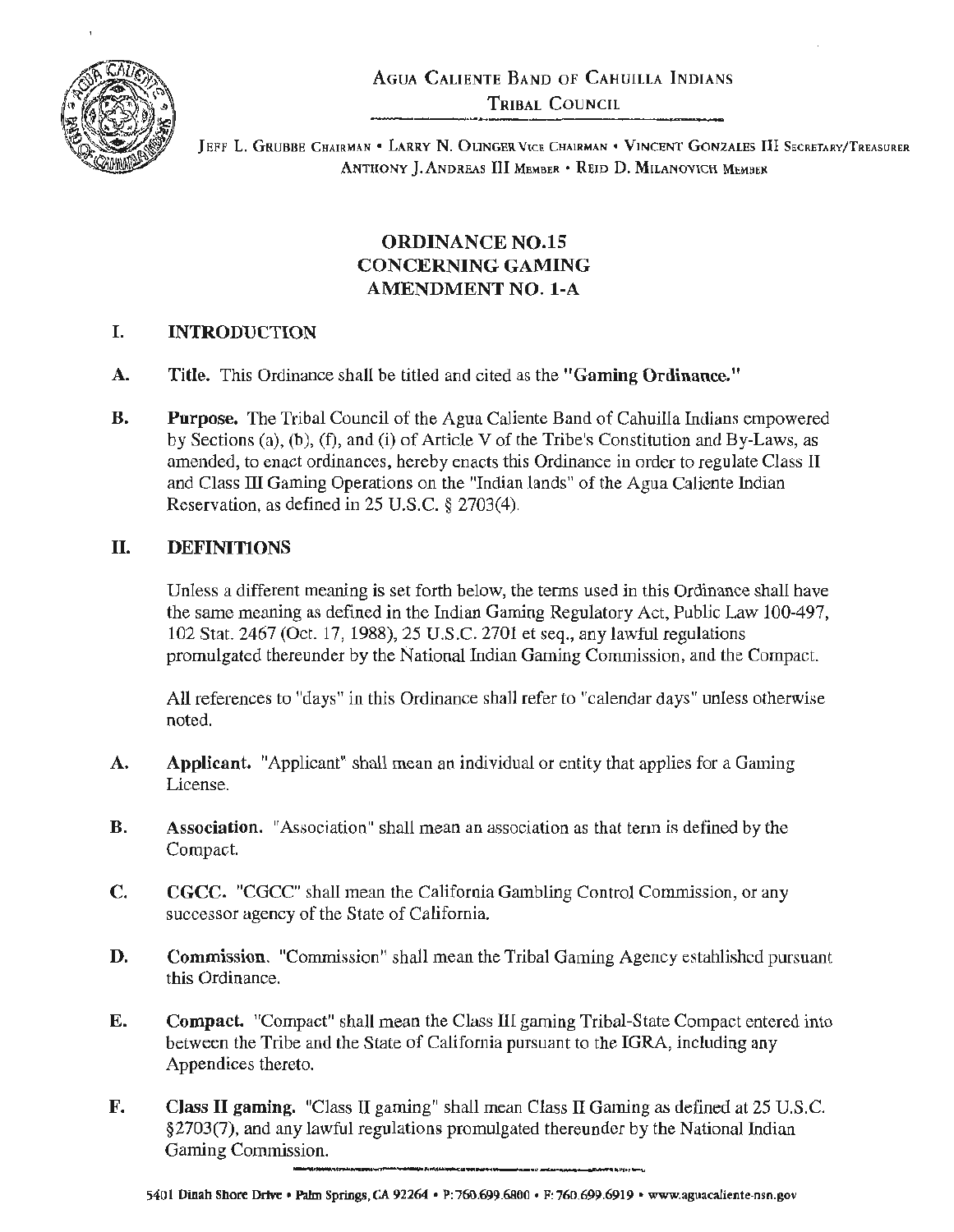

 $\epsilon = 2$ 

*Ordinance No. 15 Amendment No. 1-A Page No.* 2 *o/27* 

- G. Class III gaming. "Class III gaming" shall mean Class HI Gaming as defined at 25 U.S.C. § 2703(8), and any lawful regulations promulgated thereunder by the National Indian Gaming Commission.
- H. Class II Gaming Device. "Class II Gaming Device" shall mean any "electronic, computer or other technologic aid" as defined by 25 C.F.R. § 502.7, as may be amended, renumbered, or re-designated from time to time.
- I. Class III Gaming Device. "Class III Gaming Device" shall mean any "Gaming Device" as defined in the Compact.
- J. Gaming Asset. "Gaming Asset" shall mean cash or cash equivalents including documents, financial instruments other than cash, or anything else of representative value to which the gaming operation has assigned a monetary value. A cash equivalent includes, but is not limited to, tokens, chips, coupons, vouchers, payout slips and tickets, and other items to which a gaming operation has assigned an exchange value.
- K. Gaming Employee. "Gaming Employee" shall mean any natural person who (a) conducts, operates, maintains, repairs, accounts for, or assists in any Gaming Activities, or is in any way responsible for supervising such Gaming Activities or persons who conduct, operate, maintain, repair, account for, assist, or supervise any such Gaming Activities, (b) is in a category under federal or tribal gaming law requiring licensing, (c) is an employee of the Tribal Gaming Agency with access to confidential information, or ( d) is a person whose employment duties require or authorize access to areas of the Gaming Facility in which any activities related to Gaming Activities are conducted but that are not open lo the public.
- L. Gaming Facility or Facility. "Gaming Facility" or "Facility" shall mean any building in which Gaming Activities or any Gaming Operations occur, or in which business records, receipts, or funds of the Gaming Operation arc maintained (excluding offsite facilities primarily dedicated to storage of those records and financial institutions), and all rooms, buildings, and areas, including hotels, parking lots, and walkways, the principal purpose of which is to serve the Gaming Activities of the Gaming Operation and facilitate the provision of Gaming Activities rather than providing them with an incidental benefit.
- M. Gaming License. "Gaming License" shall mean a license issued to an Applicant who has completed a background investigation and determined to be eligible for a Gaming License by the Commission.

<sup>5401</sup> Dinah Shore Drive • Palm Springs, CA 92264 • P: 760.699.6800 • F: 760.699.6919 • www.aguacaliente-nsn.gov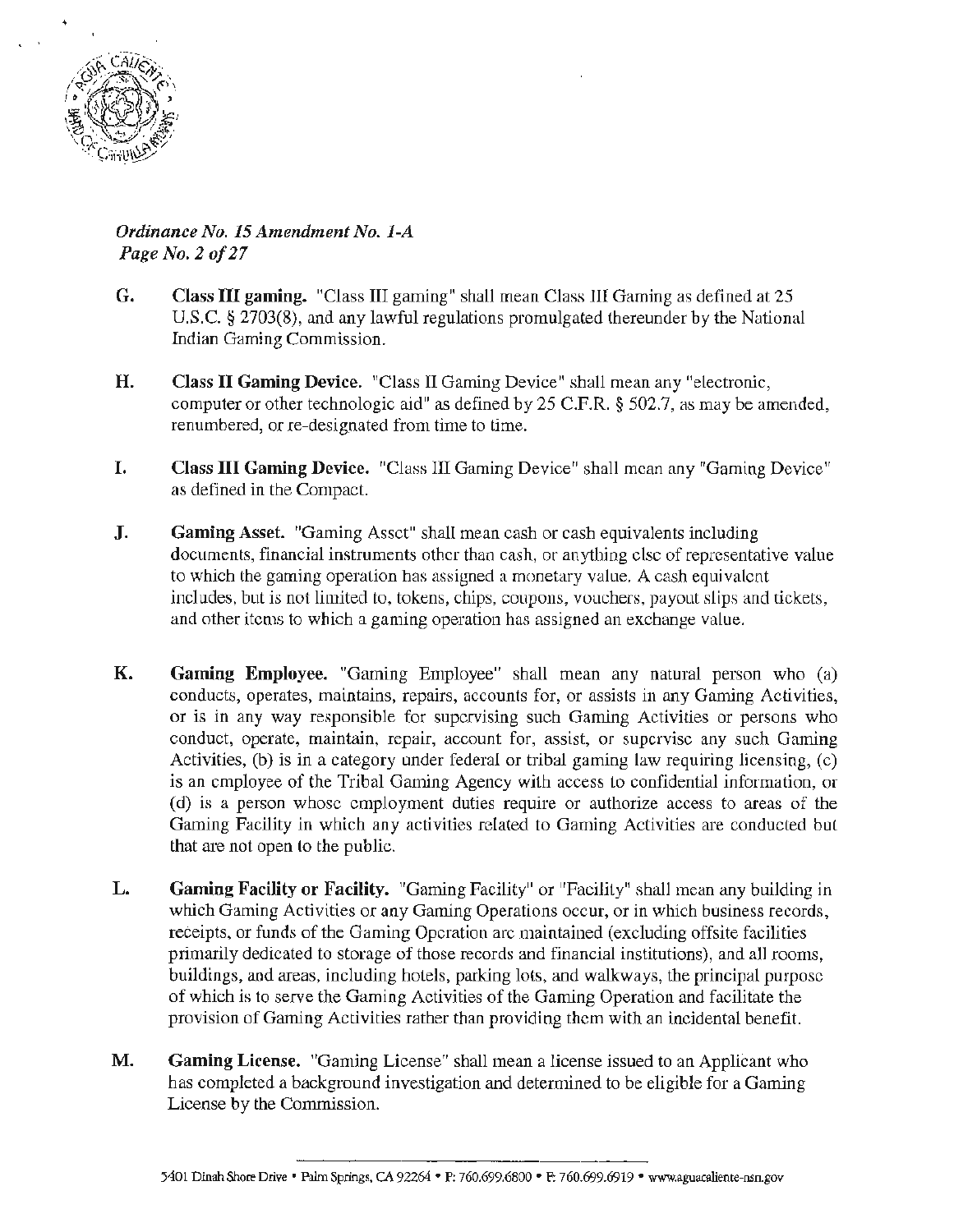

. '

*Ordinance No. 15 Amendment No. 1-A*  Page *No. 3 of 27* 

- N. Gaming Operation. "Gaming Operation" shall mean the business enterprise that offers and operates Gaming Activities, whether exclusively or otherwise.
- 0. IGRA. "IGRA" shall mean the Indian Gaming Regulatory Act (25 U.S.C. §§ 2701 et seq.), as may be amended, renumbered, or re-designated from time to time.
- P. Indian lands. "Indian lands" shall mean Indian lands as defined by 25 U.S.C. § 2703(4), and any lawful regulations promulgated thereunder.
- Q. Key employee. "Key employee" shall mean key employee as defined by 25 C.F.R. § 502.14, as may be amended, renumbered, or re-designated from time to time.
- R. Licensee. "Licensee" shall mean any person or entity who has been issued a valid and current license pursuant to the provisions of this Ordinance.
- S. MICS. "MICS" shall mean the Minimum Internal Control Standards adopted by the NIGC and promulgated in 25 C.F.R. Part 542 as they existed on October 10, 2008, and 25 C.F.R. Part 543, as both may be amended, renumbered, or re-designated from time to time.
- T. NIGC. "NIGC" shall mean the National Indian Gaming Commission.
- U. Patron. "Patron" shall mean any person who participates in Class II or Class III gaming or who is physically present on premises where Class II or Class III gaming is conducted.
- V. Primary management official. "Primary management official" shall mean primary management official as defined by 25 C.F.R. § 502.19, as may be amended, renumbered, or re-designated from time to time.
- 
- w. **Regulation.** "Regulation" or "Regulations" shall mean the authoritative rule or set of rules governing Class II and Class III gaming on tribal lands adopted and implemented by the Commission pursuant to this Ordinance.
- X. Temporary License. "Temporary License" shall mean a license issued to an Applicant who is seeking employment in the Gaming Operation which allows the Applicant to be eligible for employment if he or she has passed a preliminary background check and is waiting for the results of a full background check.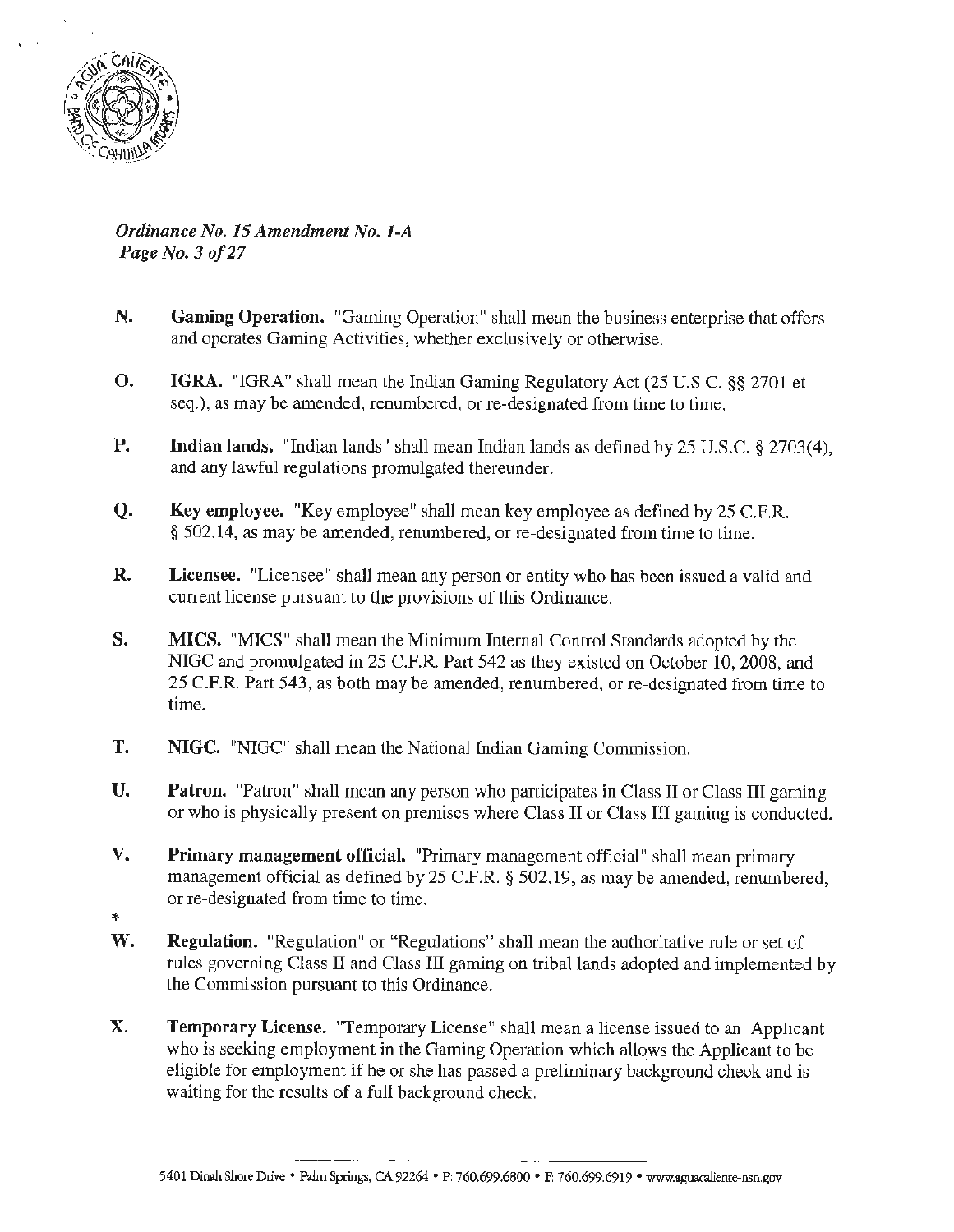

I •

*Ordinance No. 15 Amendment No. 1-A Page No. 4of27* 

- Y. Tribal Gaming Agency or TGA. "Tribal Gaming Agency" or "TGA" shall mean the Commission.
- Z. TICS. "TICS" shall mean the Tribal Internal Control Standards that the Commission establishes and implements to regulate Class II and Class Ill gaming pursuant to this Ordinance.
- AA. Tribe. "Tribe" shall mean the Agua Caliente Band of Cahuilla Indians, a federally recognized Indian tribe acting through its duly constituted Tribal Council.
- BB. Vendor Gaming License. "Vendor Gaming License" shall mean a license issued to a person or entity supplying gaming machines, gaming equipment or gaming supplies, or providing advertising and consulting services directly related to gaming at the Gaming Operation.
- CC. Vendor Non-Gaming License. "Vendor Non-Gaming License" shall mean a license issued to a person or entity furnishing non-gaming related goods or services with a value that exceeds twenty-five thousand dollars (\$25,000) annually to the Gaming Operation.
- DD. Vendor One-Time Use License. "Vendor One-Time Use License" shall mean a license issued to a person or entity engaged in one-time or emergency transactions with the Gaming Operation that have value of less than twenty-five thousand dollars (\$25,000) annually.

### III. GAMING AUTHORIZED

Class II and Class III gaming is hereby authorized.

# IV. OWNERSHIP OF GAMING

The Tribe shall have the sole proprietary interest in and responsibility for the conduct of any Gaming Operation authorized by this Ordinance.

# V. TRIBAL GAMING COMMISSION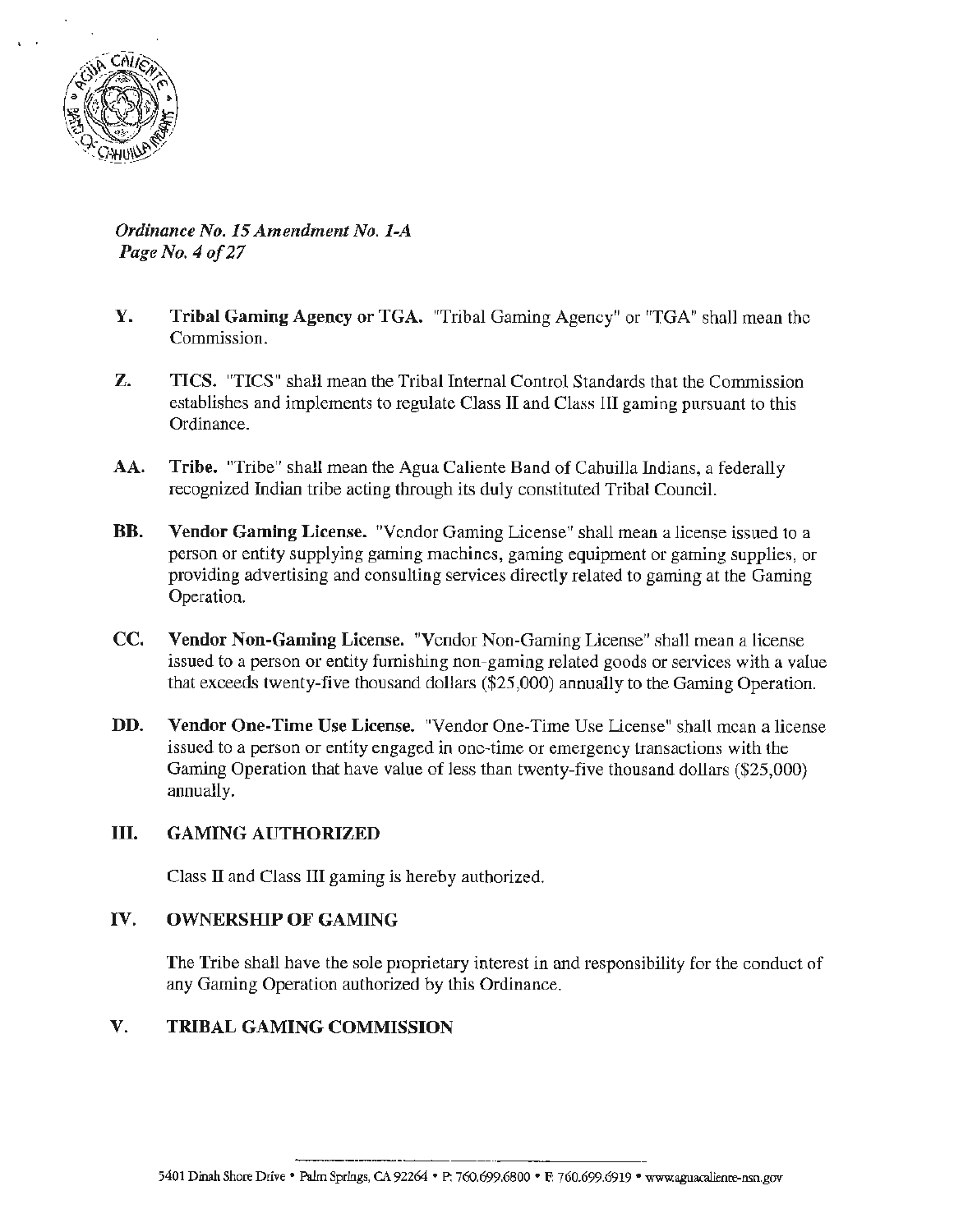

I I

*Ordinance No. JS Amendment No.* J~A *Page No. 5 of 27* 

- A. Established. There is hereby created a Tribal Gaming Commission to be the primary regulator of the Tribe's Gaming Facilities, Gaming Operations and Class II and Class III gaming activities.
- B. Composition. The Commission shall consist of five (5) members who shall be appointed by the Tribal Council. The Commission shall include at least two (2) Tribal Members, if available.
- C. Chairman and Officer Appointment. The Tribal Council may designate a Chairman, Vice Chairman, and a Secretary.
- D. Appointment; Terms. Each member of the Commission shall be appointed for a term of three years, commencing on the date each is appointed to the Commission.
- E. Key Employee Designation. Each member of the Commission shall be deemed a "key employee" for the limited purpose of background investigations, eligibility determination, and issuance of a gaming license.
- F. Compensation. The Tribal Council, from time to time, shall establish the current compensation of the members of the Commission.
- G. Removal. The Tribal Council by a vote of no fewer than four (4) of its members may remove any Commission member at any time for the following:
	- 1. Indictment for or conviction of a felony;
	- 2. Embezzlement;
	- 3. Filing of personal bankruptcy;
	- 4. Any behavior deemed by the Tribal Council to be inappropriate for a member of the Commission such that it would adversely affect the integrity, smooth functioning, or reputation of the Commission, Gaming Operations, Gaming Facility, or Tribal organization.
- H. Vacancy. The Tribal Council shall, by a vote of no fewer than four (4) of its members, fill any vacancy on the Commission, within thirty (30) days of such vacancy, for the balance of the three (3) year term of any member whose position on the Commission becomes vacant for any reason.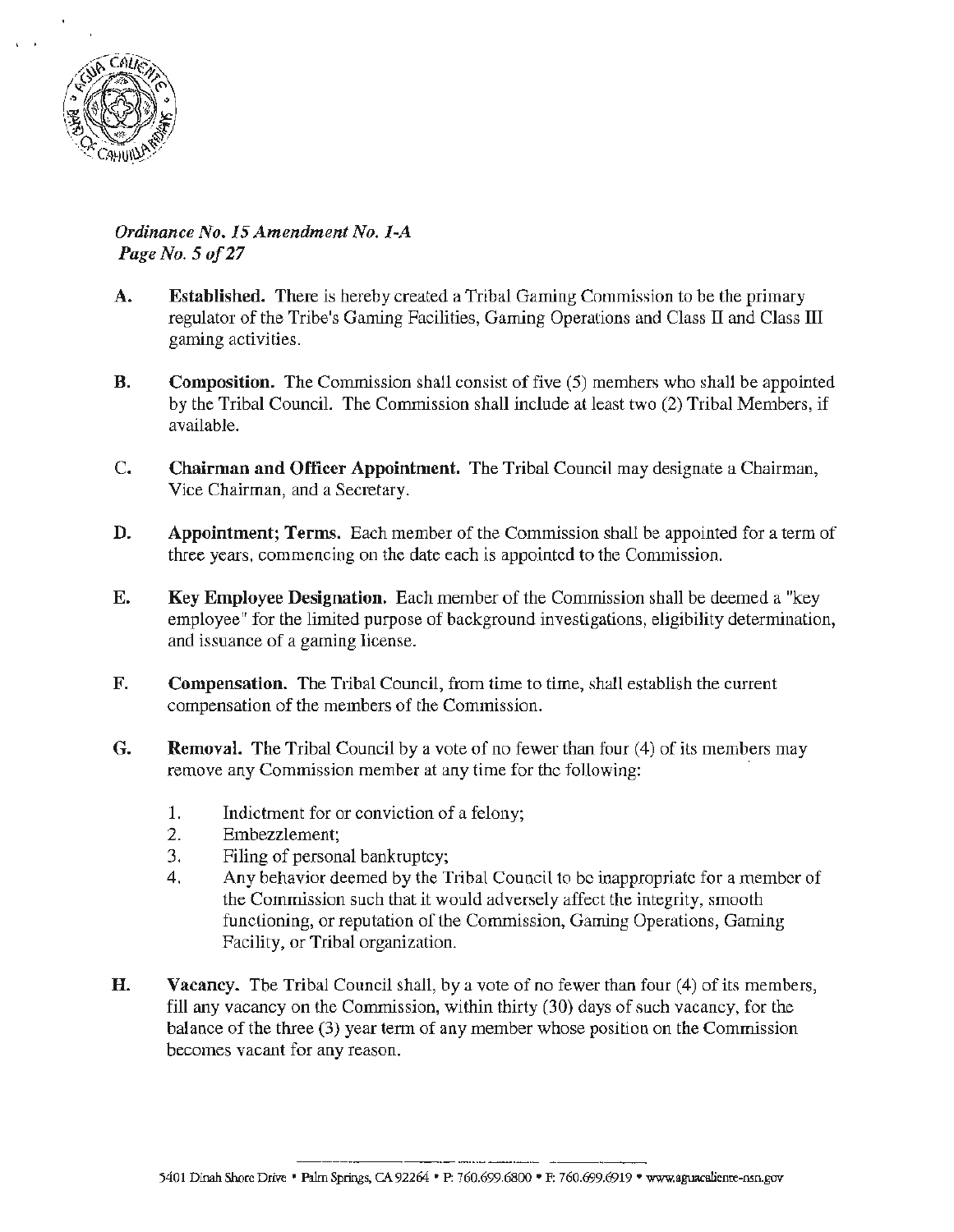

I '

# *Ordinance No. 15 Amendment No. 1-A Page No. 6 of 27*

- I. Powers and Duties of the Tribal Gaming Commission. The powers, responsibilities and duties of the Commission shall include, at a minimum, the following:
	- 1. Promulgate Regulations governing the conduct of Class H and Class III gaming activity.
	- 2. Issue orders of temporary and permanent closure of Class II and Class III gaming activities for violations of this Ordinance, Regulations, the Compact, IGRA and its implementing regulations and any other applicable law.
	- 3. Initiate civil and criminal actions in court to enforce provisions of this Ordinance, the Regulations, and the IGRA and its implementing regulations and any other applicable law.
	- 4. Issue, deny, suspend, and revoke licenses in accordance with this Ordinance.
	- 5. Make eligibility determinations.
	- 6. Impose fines or sanctions upon any licensee, subject to the hearing process set forth in Section XI.
	- 7. Monitor all Class  $\Pi$  and Class  $\Pi$  gaming activity conducted on the Tribe's Indian Lands on a continuing basis.
	- 8. Ensure that background investigations are conducted as required by this Ordinance, the Compact, and the IGRA and its implementing regulations.
	- 9. Demand access to and inspect, examine, copy and audit all papers, books and records concerning activities and revenues of any Class II and Class III gaming conducted on the Tribe's Indian Lands and any other matters necessary to carry out its duties under this Ordinance.
	- 10. Conduct such hearings as the Commission may deem appropriate in carrying out its duties, including administering oaths or affirmations to witnesses and issuing subpoenas for documents and/or to compel witnesses to appear at such hearings.
	- 11. Approve all auditing standards applicable to the Gaming Operations.
	- 12. Adopt a Tribal Gaming License application.
	- 13. Within the limits of its budget, employ and fix the salaries of, or contract for the services of, such professional, technical and operational personnel and consultants as the execution of the Commission's duties may require.
	- 14. Establish a regulation which identifies those Gaming Operation employee positions that are "Key Employee" or "Primary Management Officials".
	- 15. Hire, supervise and direct the Executive Director; remove the Executive Director, with or without cause.
	- 16. Delegate any of its duties to the Executive Director.
	- 17. Approve the organizational structure of the Commission and TGA.
	- 18. Supervise the activities of the TGA.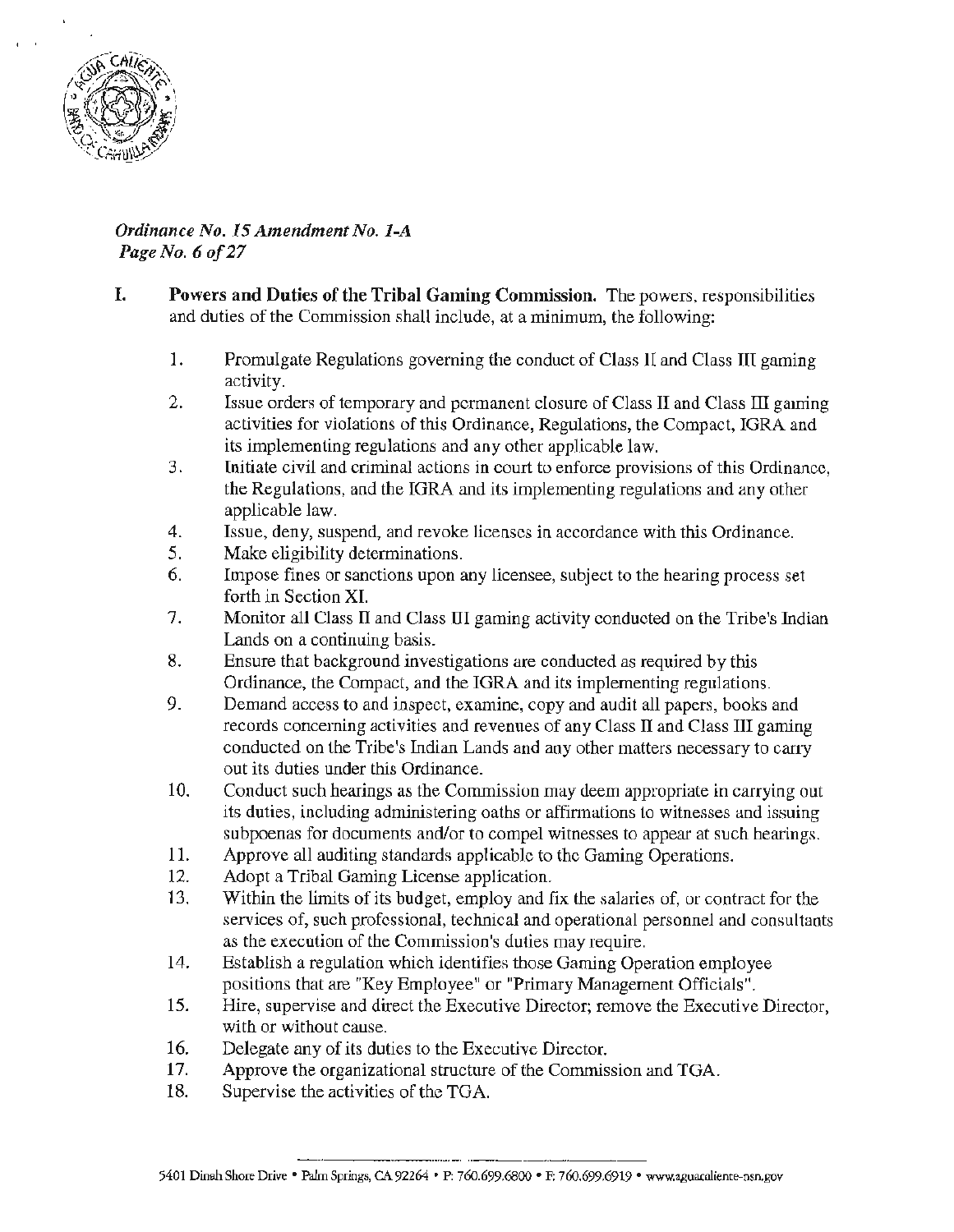

# *Ordinance No. 15 Amendment No. 1-A Page No. 7 of 27*

- 19. Conduct any necessary investigations into violations of this Ordinance, Regulations and the Compact, including the ability to hire and consult with external professionals and external third parties as part of its investigations.
- J. Regulation of Gaming Activity. The Commission shall regulate in such a manner as to:
	- 1. Protect the Gaming Assets of the Tribe.<br>2. Assure that the Tribe's Gaming Operation
	- Assure that the Tribe's Gaming Operations are conducted fairly and honestly to protect gaming Patrons.
	- 3. Protect the Tribe and the Tribe's Patrons from any dishonest or corrupt practices.
	- 4. Protect the health and safety of the Tribe's employees and Patrons.
	- 5. Ensure compliance with the Compact, rules and regulations adopted by the Commission and the final rules and regulations adopted by the Association and the CGCC pursuant to the Compact.
- K. Operational Duties of Tribal Gaming Commission. The Commission shall be responsible for the following, which it may delegate, in whole or in part, to the Executive Director:
	- 1. Implement and enforce all applicable rules, procedures, policies, regulations adopted by the Commission, NIGC MICS, and all final rules and regulations adopted and published by the Association and CGCC pursuant to the Compact.
	- 2. Adopt an annual operating budget and submit to the Tribal Council for approval.
	- 3. Oversight of all Commission employees and taking appropriate personnel action.
	- 4. Take all licensing actions including issuance, renewal, suspension, and revocation for any Applicant or Licensee.
	- 5. Coordinate with local, County, State and Federal law enforcement agencies and public health and safety agencies as required by the Compact and the final published rules and regulations of the NIGC.
	- 6. Cooperate with the Gaming Operation's internal and external auditors to assure full compliance with the Compact and final MICS and/or TICS adopted by the Commission.
	- 7. Create a system for the Tribe's Gaming Facilities and operations to best prevent or discover employee and/or Patron dishonesty.
	- 8. Work with the Gaming Operation's primary management officials to make surveillance a management tool.
	- 9. Work with the NIGC and CGCC on their audits of each Gaming Facility.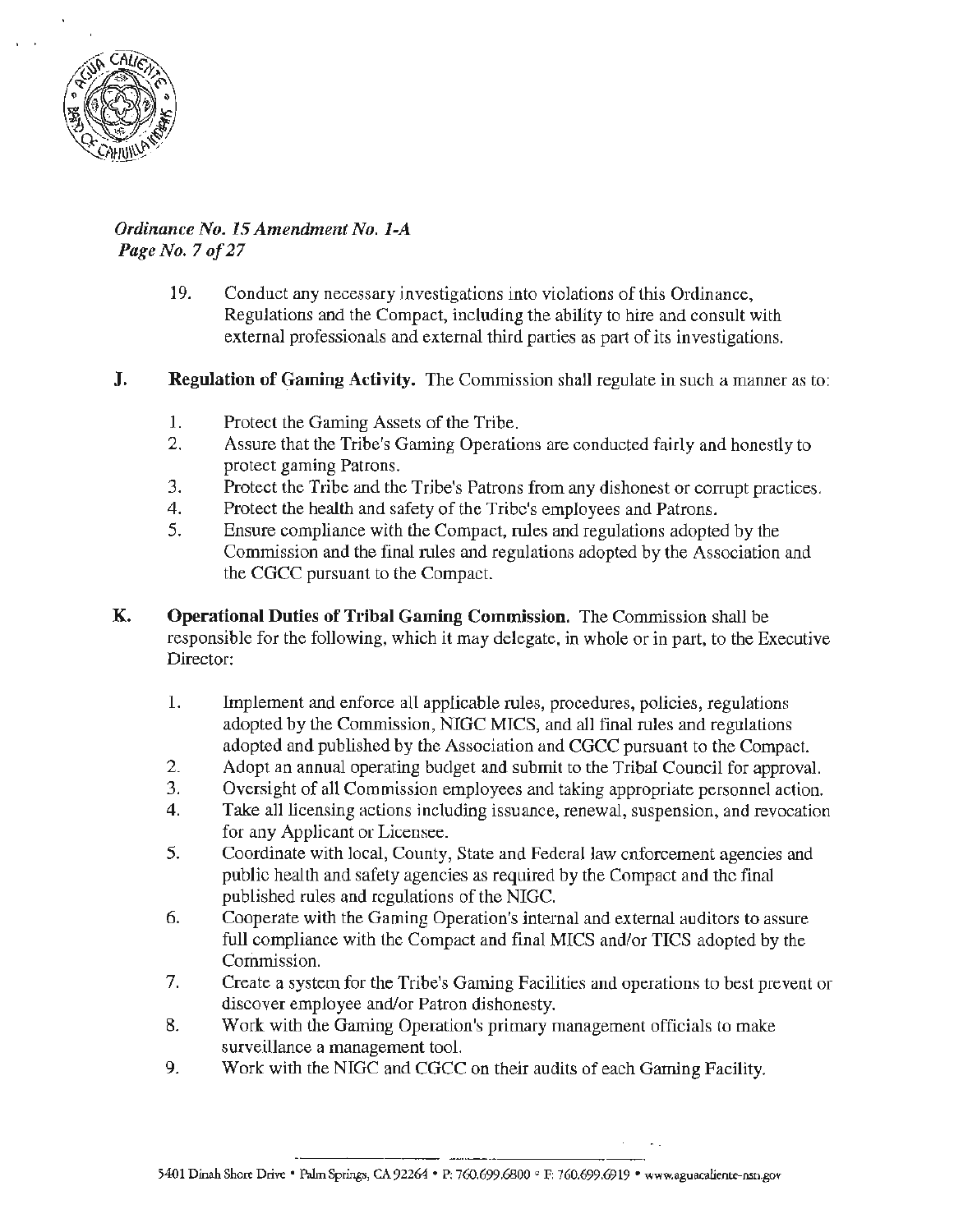

# *Ordinance No. 15 Amendment No. 1-A Page No. 8 of 27*

- 10. Alert appropriate Gaming Operation primary management officials of any suspicious, improper and/or dishonest activities by Gaming Facility employees, vendors and/or Patrons.
- 11. Ensure compliance of all Gaming Facilities wilh the Regulations and the Compact relating to public health and safety requirements, including food safety.
- 12. Review and approve all plans and signs for the evacuation of employees, Patrons and the public from each Gaming Facility.
- 13. Review, revise and approve all plans and surveillance systems for the gaming floor, gaming devices, electronic, computer, or other technologic aids, table games, cage, and Gaming Facilities.
- 14. Establish and implement TICS that shall: (i) provide a level of control that equals or exceeds those set forth in NIGC Regulations at 25 C.F.R. Part 500; (ii) contain standards for currency transaction reporting that comply with 31 CFR part 103; (iii) establish standards for games that are not addressed in NIGC Regulations; and (iv) establish deadlines for compliance with the TICS in accordance with NIGC regulations.
- 15. When information is received through audits or other investigations that indicates a violation of Tribal, or applicable federal law or state law, to treat as confidential and provide such information to the appropriate law enforcement officials.
- L. Civil and criminal actions. In its own name, or in the name of the Tribe, the Commission may bring any civil action in any court of competent jurisdiction to enforce the provisions of this Ordinance or of any approved tribal-state compact governing the Tribe's gaming activities, or to enjoin or prevent any violation of this Ordinance, of federal law, or of applicable state law occurring on the Tribe's Indian lands. Similarly, the Commission, either in its own name or in the name of the Tribe may request appropriate federal or state authorities to bring criminal charges for violations of applicable federal or state law occurring on the Tribe's Indian lands.
- M. Operating Budget. The Commission shall adopt an annual operating budget which shall be subject to the approval of the Tribal Council. The Commission may, in accordance with the budget, employ a staff as it deems necessary to fulfill its responsibilities under this Ordinance and may retain legal counsel, consultants, and other professional services, including investigative services, to assist the Commission with its responsibilities under this Ordinance. The expenses of the Commission identified in the annual operating budget shall be appropriated by the Council from the net revenues of the Gaming Facility.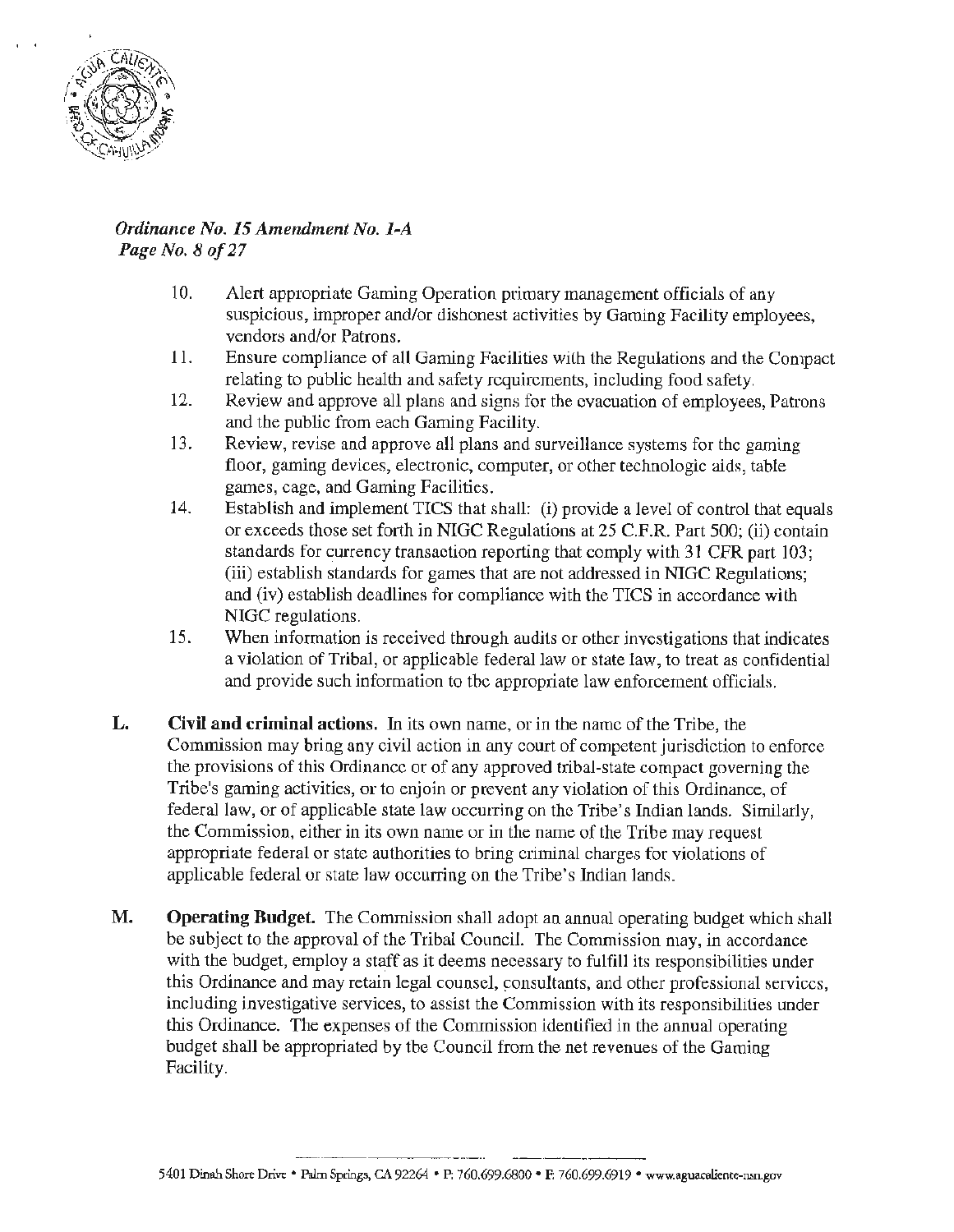

# *Ordinance No.15 Amendment No. I-A Page No.* 9 of 27

N. Orders. The Commission may issue any order or decision, which the Commission has the power to issue, to any Gaming Facility, licensee, or to any other person within the jurisdiction of the Tribe, to take any action or cease and desist from any action as may be required to protect to the public interest in gaming.

# O. Procedures of Tribal Gaming Commission.

- 1. Regular Meetings. Regular meetings of lhe Commission may be held upon such notice, or without notice, and at such time and place as shall from time to time be fixed by the Commission. Unless otherwise specified by the Commission, no notice of such regular meetings shall be necessary.
- 2. Special Meetings. Special meetings of the Commission may be called by the Chairman of the Commission or may be held by teleconference or by polling. The Chairman shall fix the time and place of the special meeting. Neither the business to be transacted at, nor the purposes of, any regular or special meeting of the Commission need to be specified in the notice of the meeting.
- 3. Quorum. Three (3) Commission members shall constitute a quorum for the transaction of business. The concurrence of a majority of the Commissioners shall be required for any final determination by the Commission. The Commission may act in its official capacity, even if there are vacancies on the Commission. The Chairman shall preside at alJ meetings of the Commission unless the Chairman designates another member to preside in his or her absence. Approval of action by telephone or by polling is also authorized.

### VI. USE OF GAMING REVENUE

- A. Authorized Uses. Net revenue from Gaming Activities shall be used only for the following purposes:
	- 1. To fund Tribal government operations and programs.
	- 2. To provide for the general welfare of the Tribe and its members.
	- 3. To promote Tribal economic development.
	- 4. To donate to charitable organizations; or
	- 5. To help fund operations of local government agencies, all in such amounts and on such terms as the Tribal Council may determine.
- B. Per Capita Payments. Should the Tribe elect to make per capita payments to Tribal members, it shall authorize such payments only upon approval of a plan submitted to the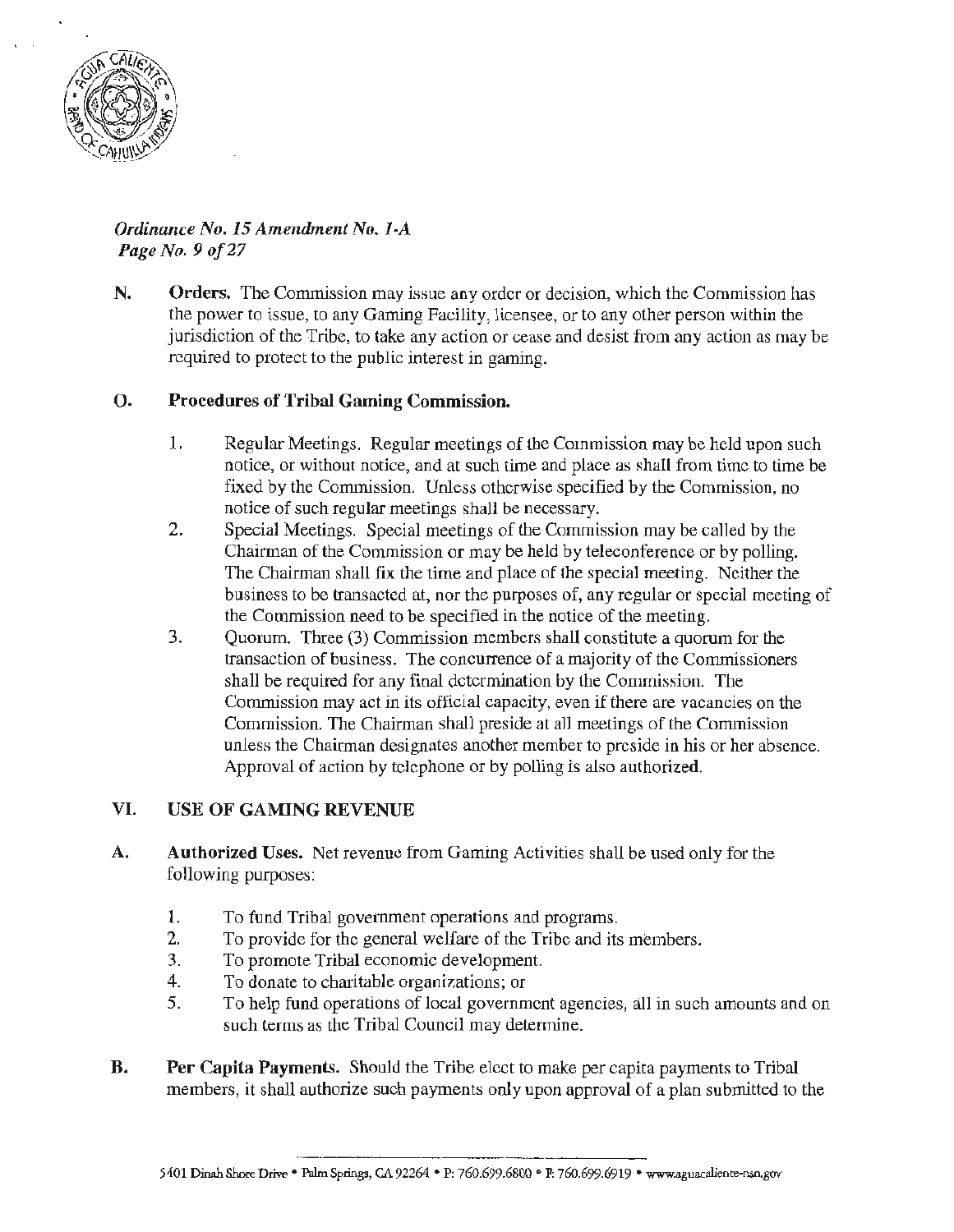

*Ordinance No. 15 Amendment No. 1-A Page No. 10 of 27* 

> Secretary of the Interior pursuant to 25 U.S.C. § 27lO(b)(3), as such section may be amended, renumbered, or re-designated from time to time.

# VII. AUDIT

- A. Annual Audit. The Tribe shall cause to be included independent audits of Gaming Operations annually and shall submit the results of those audits to the NIGC.
- B. Inclusion of Gaming Related Contracts in Annual Audit. All gaming-related contracts that result in the purchase of supplies, services or concessions in excess of \$25,000.00 in any year, except contracts for professional legal and accounting services, shall be specifically included within the scope of the audit that is described in Section VII.A. above.

# VIII. LICENSES FOR KEY EMPLOYEES AND PRIMARY MANAGEMENT **OFFICIALS**

A. Confidentiality. The Commission shall ensure that all records and information obtained as a result of an employee background investigation shall remain confidential and shall not be disclosed to any persons who are not directly involved in the licensing and employment processes. Information obtained during the course of an employee background investigation shall be disclosed to members of management, human resource personnel and/or others employed by the Tribal Gaming Operation on a need-to-know basis, for actions taken in their official capacities. The confidentiality requirements of this Section do not apply to requests for such records or information from any Tribal, federal, or state law enforcement or regulatory agency, or for the use of such records or information by the Commission and staff in the performance of their official duties.

### B. Granting a Gaming License.

- 1. Responsibility. The Commission shall have the authority and duty to issue licenses to key employees and primary management officials.
- 2. License Required. All key employees and primary management officials shall obtain a license from the Commission to work in the Tribe's Gaming Operation.
- 3. Types of licenses.
	- i. Temporary License.
	- ii. Gaming License.
	- iii. Vendor Gaming License.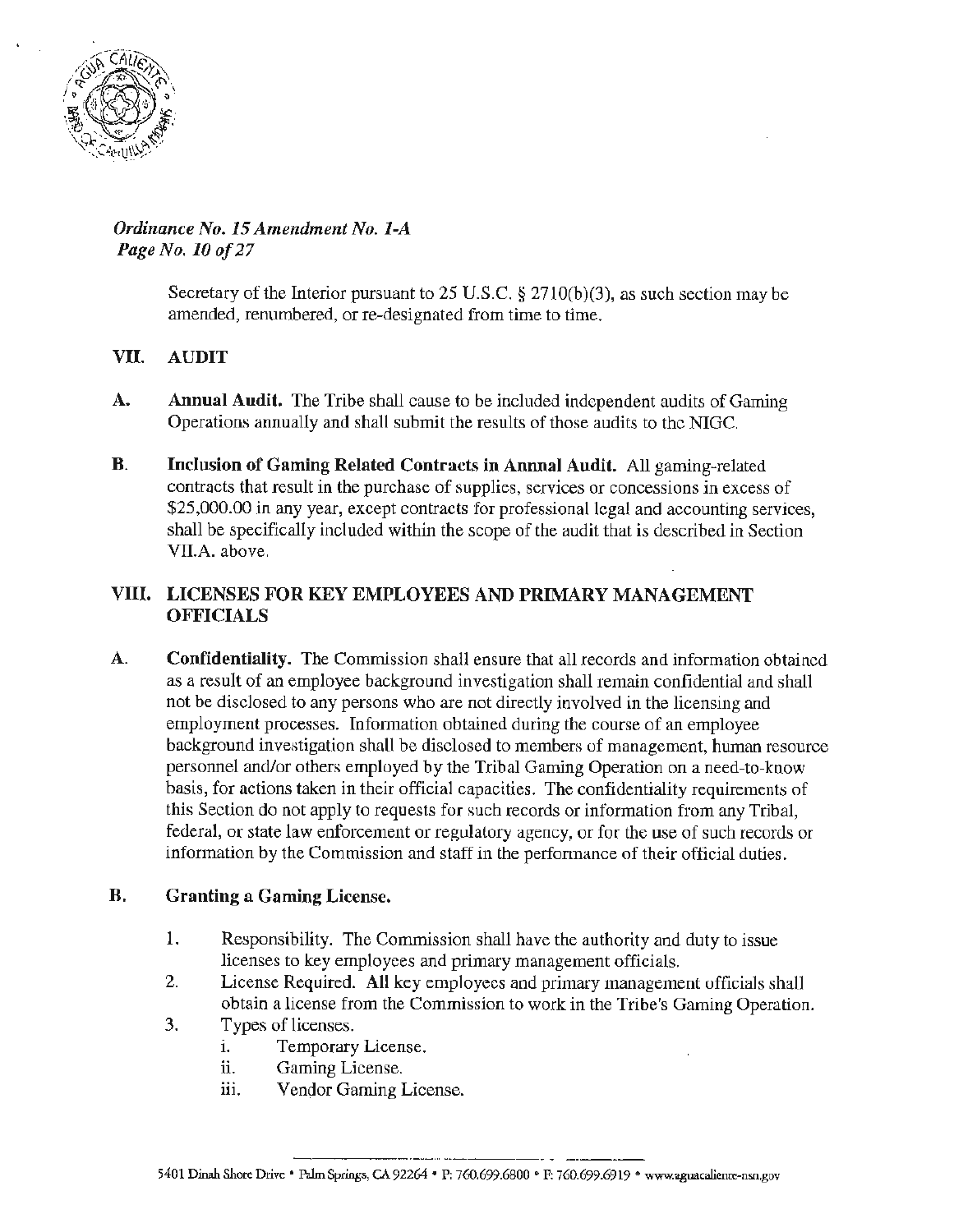

### *Ordinance No. 15 Amendment No. 1-A Page No. 11 of 27*

- iv. Vendor Non-Gaming License.
- v. Vendor One-Time Use License.

### C. License Application.

1. The following notice shall be placed on the Commission license application form for a key employee or a primary management official before it is filled out by an applicant:

"In compliance with the Privacy Act of 1974, the following information is provided: Solicitation of the information on this form is authorized by 25 U.S.C. §§ 2701 et seq. The purpose of the requested information is to determine the eligibility of individuals to be granted a gaming license. The information will be used by the Tribal gaming regulatory authorities and by the National Indian Gaming Commission members and staff who have need for the information in the performance of their official duties. The information may be disclosed by the Tribe or the NIGC to appropriate Federal, Tribal, State, local, or foreign law enforcement and regulatory agencies when relevant to civil, criminal or regulatory investigations or prosecutions or when pursuant to a requirement by a tribe or the 'NIGC in connection with the issuance, denial, or revocation of a gaming license, or investigations of activities while associated with a tribe or a Gaming Operation. Failure to consent to the disclosures indicated in this notice will result in a tribe being unable to license you for a primary management official or key employee position.

The disclosure of your Social Security Number (SSN) is voluntary. However, failure to supply a SSN may result in errors in processing your application."

- 2. The following additional notice shall be placed on the application form for a key employee or a primary management official before it is filled out by an applicant: "A false statement on any part of your license application may be grounds for denying a license or the suspension or revocation of a license. Also, you may be punished by fine or imprisonment (U.S. Code, title 18, section 1001)."
- 3. Existing Employees. The Commission shall notify in writing existing key employees and primary management officials that they shall: (1) complete a new application form that contains a Privacy Act Notice or sign a statement that contains the Privacy Act Notice and consent to the routine uses described in that Notice; and (2) complete a new application form that contains the False Statement Notice or sign a statement that contains the False Statement Notice.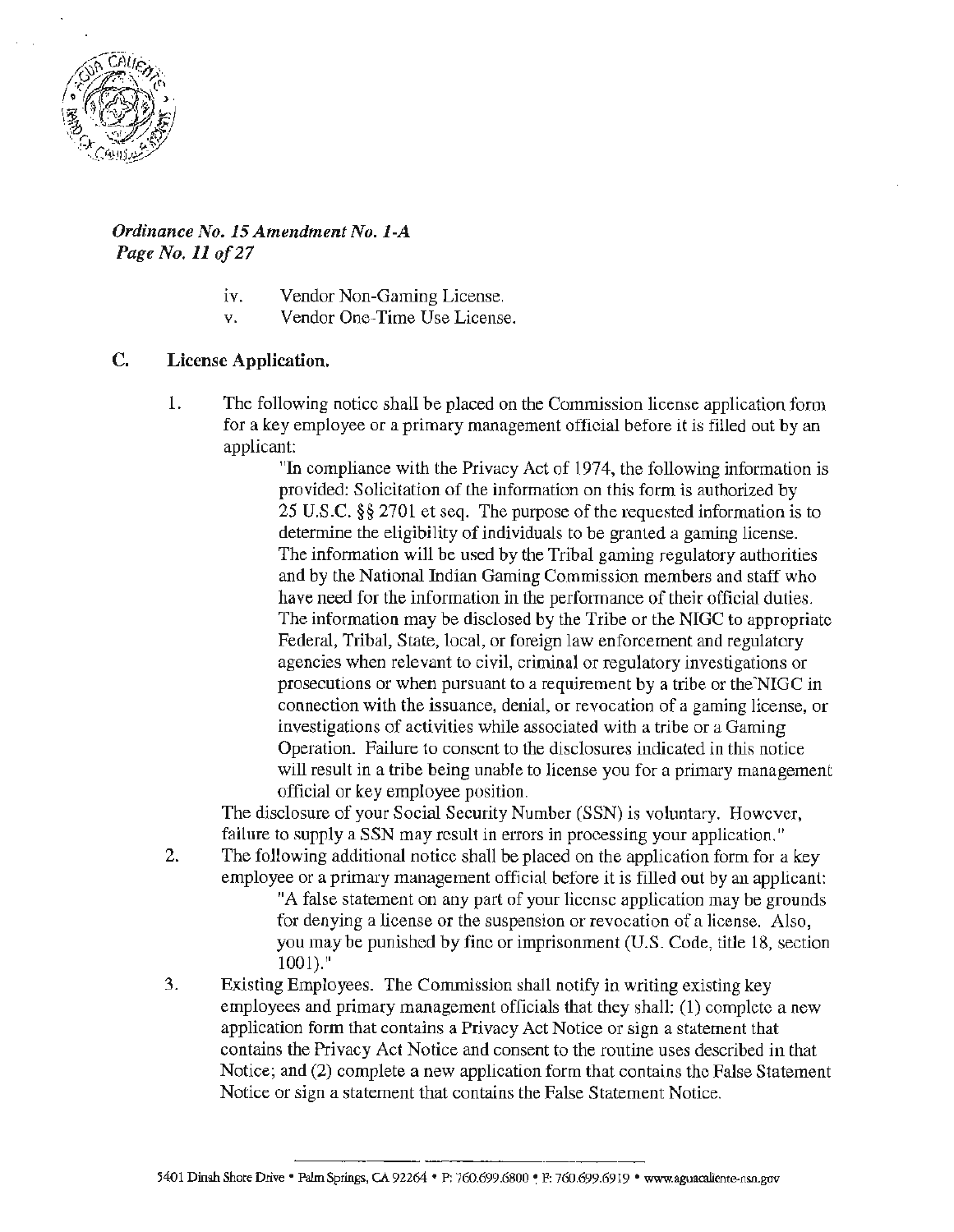

*Ordinance No. 15 Amendment No. 1-A Page No. 12of27* 

#### D. License Fees.

The Commission may charge a license fee *to* cover its expenses in investigating and licensing.

#### E. Fingerprints.

The Commission shall perform a background investigation for each primary management official and key employee of lhe Gaming Operation. The Commission shall request fingerprints from each primary management official and key employee. Fingerprints shall be taken by the Commission. Fingerprints will then be forwarded to the NIGC for processing through the Federal Bureau of Investigation ("FBI") and the National Criminal Information Center to determine the applicant's criminal history, if any.

#### F. Background Investigations.

- 1. The Commission shall perform a background investigation for each primary management official and key employee in its Gaming Operation.
- 2. The Commission is responsible for conducting the background investigations of primary management officials and key employees.
- 3. The Commission shall obtain from each primary management official and key employee all of the following information:
	- a. Full name, other names used (oral or written), social security number, birth date, place of birth, citizenship, gender and all languages spoken and/or written).
	- b. Currently, and for the previous five (5) years, business and employment positions held, ownership interests in those businesses, business and residential addresses, and driver's license numbers.
	- c. The names and current addresses of at least three (3) personal references, including one (1) personal reference who was acquainted with the applicant during each period of residence listed under paragraph 3.b. of this Section.
	- d. Current business and residential telephone numbers, and all cell phone numbers.
	- e. A description of any existing and previous business relationships with other tribes, including any ownership interests in the businesses.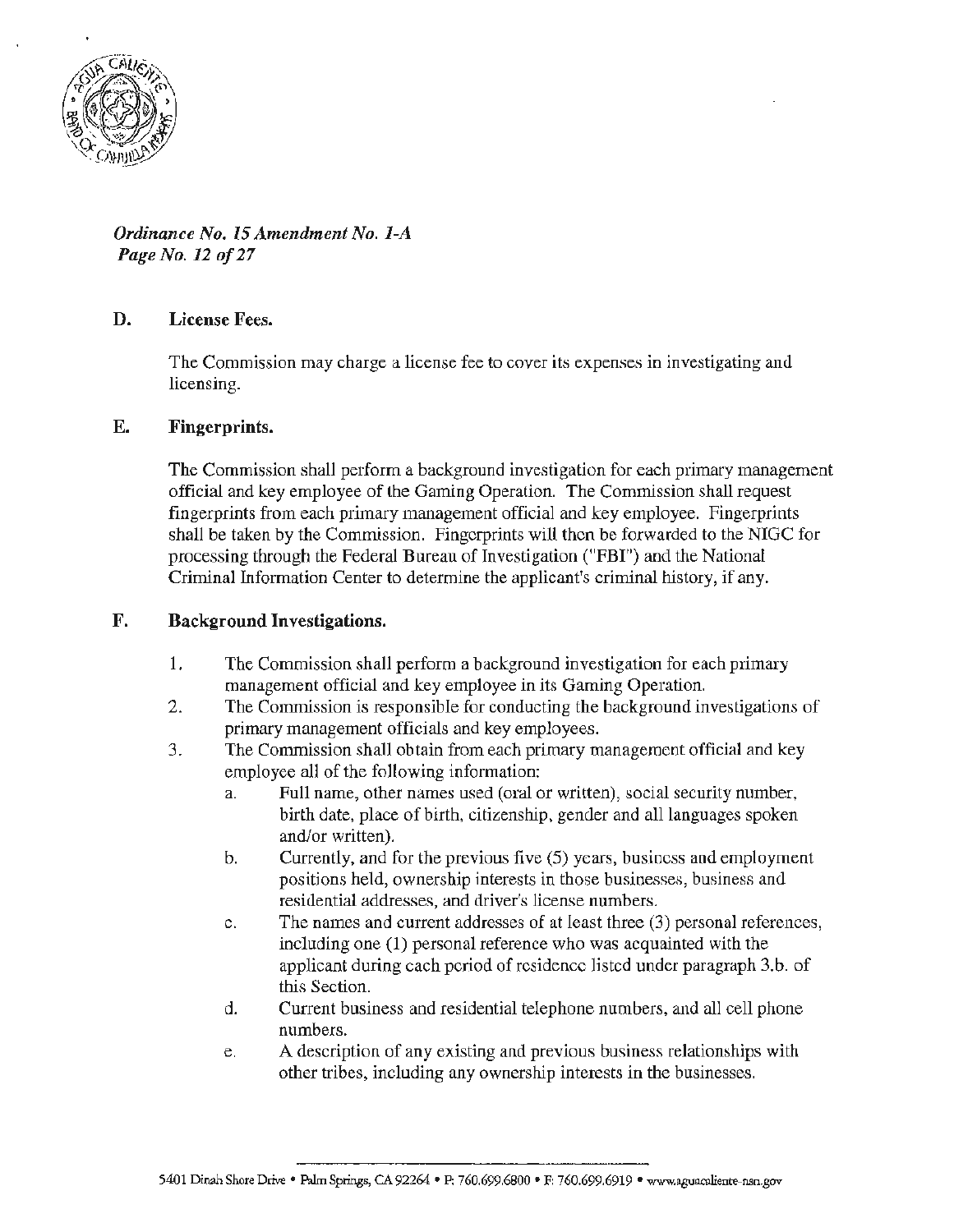

..

### *Ordinance No. 15 Amendment No. 1-A Page No. 13of27*

- f. A description of any existing and previous business relationships with the gaming industry generally, including ownership interests in the businesses.
- g. The name and address of any licensing or regulatory agency with which the person has filed an application for a license or permit related to gaming, whether or not such license or permit was granted.
- h. For each felony for which there is an ongoing prosecution or a conviction, the charge, the name and address of the court involved, and the date of disposition, if any.
- 1. For each misdemeanor conviction or ongoing misdemeanor prosecution (excluding minor traffic violations) within 10 years of the date of the application, the name and address of the court involved and the date of disposition, if any.
- j. For each criminal charge (excluding minor traffic charges), whether or not there is a conviction, if such criminal charge is within 10 years of the date of the application, and is not otherwise listed pursuant to paragraphs 3.h. or 3.i. of this Section, the criminal charge, the name and address of the court involved, and the date of disposition, if any.
- k. The name and address of any licensing or regulatory agency with which the person has filed an application for an occupational license or permit, whether or not such license or permit was granted.
- l. A photograph.
- m. Any other information the Commission deems relevant; and
- n. Fingerprints obtained in accordance with procedures adopted by the Tribe pursuant to 25 C.F.R. § 522.2(h) , as may be amended, renumbered, or redesignated from time to time.
- 4 . When a primary management official or key employee is employed by the Tribe, a complete application file, containing all of the information listed in Section F.3., shall be maintained.

# G. Procedures for Conducting Background Investigations.

l. The Commission, or its agent, shall employ or engage an investigator to conduct a background investigation of each Applicant for a primary management official or key employee position. The investigation must be sufficient to allow the Commission to make an eligibility determination under Section VIII.I of this Ordinance. The investigator shall: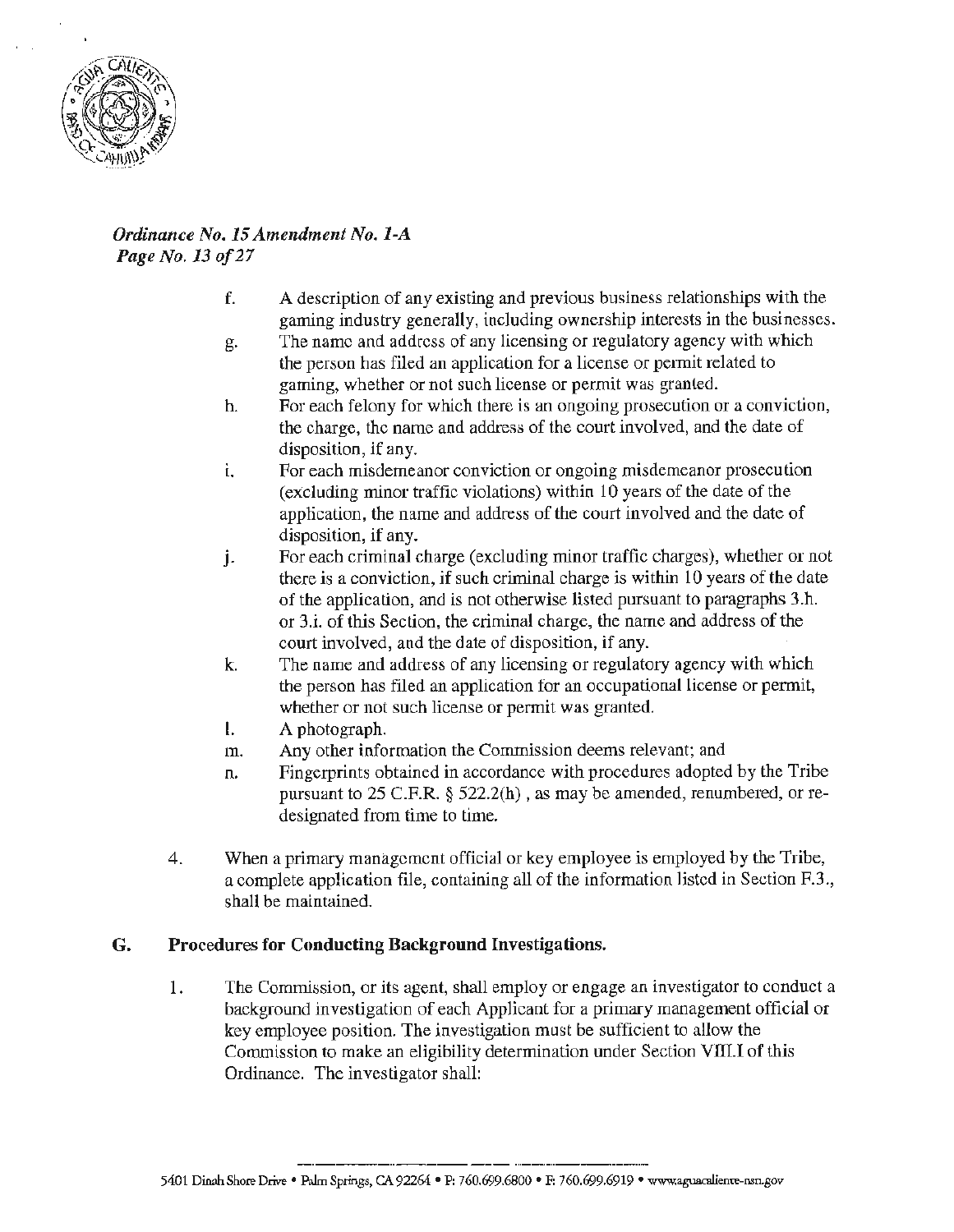

### *Ordinance No. 15 Amendment No. 1-A Page No. 14 of 27*

- a. Verify the Applicant's identity through items such as a social security card, driver's license, birth certificate or passport.
- b. Contact each personal and business reference provided in the license application, when possible.
- c. Conduct a personal credit check.
- d. Conduct a civil history check for past or outstanding judgments, current liens, past or pending lawsuits, and any other information deemed to be relevant.
- c. Conduct a criminal history records check by submitting the applicant's fingerprints to the NIGC or to another law enforcement agency for forwarding to the FBI to perform a criminal history records check utilizing the FBI's data base.
- f. Based on the results of the criminal history records check, as well as information acquired from an Applicant's self-reporting or from any other source, obtain information from the appropriate court regarding any past felony and/or misdemeanor convictions or ongoing prosecutions within the past 10 years.
- g. Inquire into any previous or existing business relationships with the gaming industry, including with any tribes with Gaming Operations, by contacting the entities or tribes.
- h. Verify the Applicant's history and current status with any licensing agency by contacting the agency.
- i. Take other appropriate steps to verify the accuracy of the information, focusing on any problem areas noted.

# H. Investigative Reports.

- 1. The Commission shall create and maintain an investigative report for each background investigation of a primary management official or key employee.
- 2. Investigative reports shall include all of the following information:
	- a. Steps taken in conducting the investigation;
		- b. Results obtained;
		- c. Conclusions reached; and
		- d. The basis for those conclusions.

# I. Eligibility Determinations.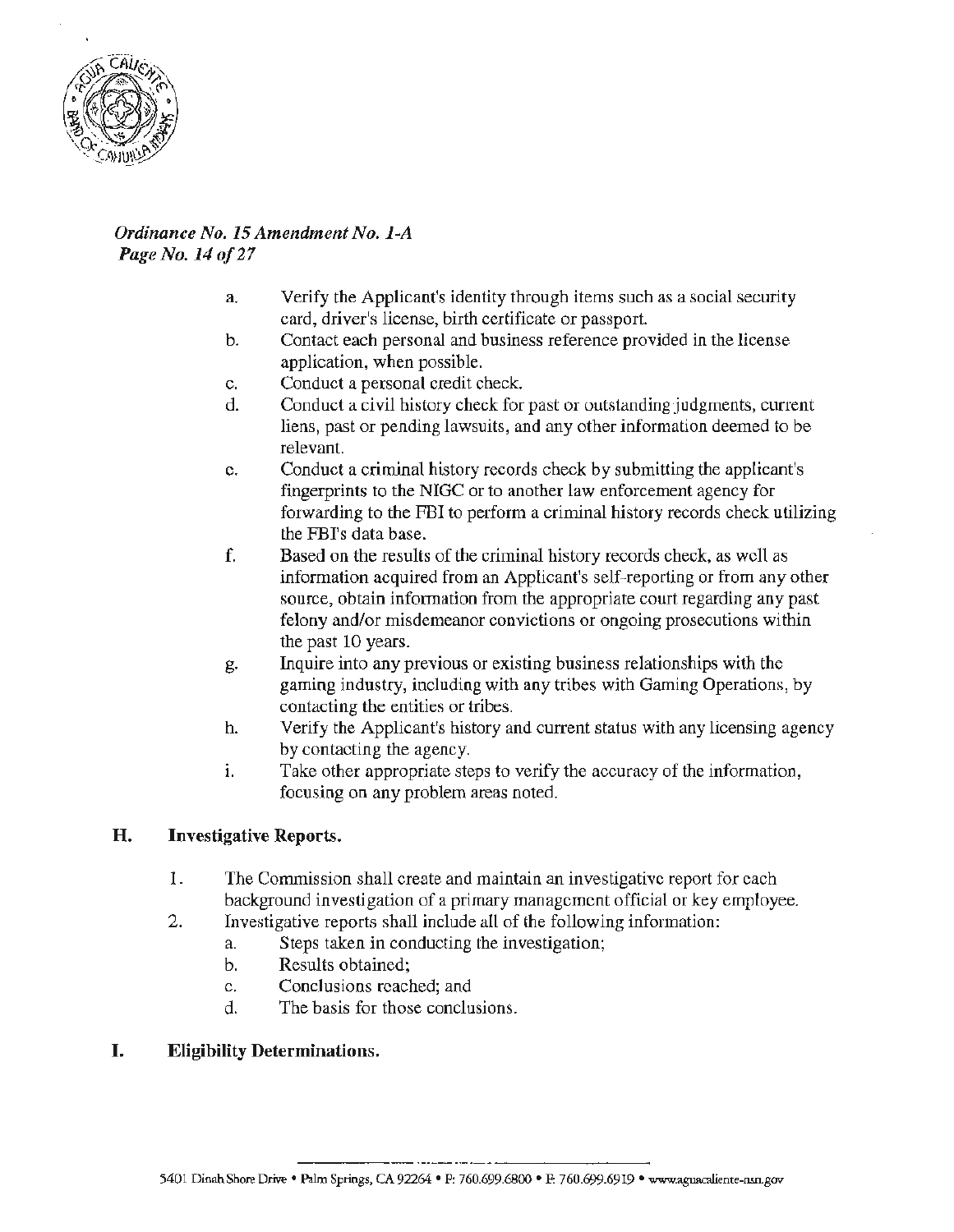

# *Ordinance No. 15 Amendment No. 1-A Page No. 15of27*

- 1. Before a license is issued to a primary management official or key employee. the Commission shall make a finding concerning the eligibility of that person for receiving a Gaming License by reviewing the Applicant's prior activities, criminal record. if any, and reputation, habits and associations.
- 2. If the Commission in applying the standards adopted in this Ordinance, determines that licensing the person poses a threat to the public interest or to the effective regulation of gaming, or creates or enhances the dangers of unsuitable, unfair or illegal practices, methods and/or activities in the conduct of gaming, he or she shall not license that person in a key employee or primary management official position.
- 3. Copies of the eligibility determination shall be included with the notice of results that must be submitted to the NIGC before the licensing of a primary management official or key employee.
- 4. Any felony convictions will find the Applicant ineligible for a Gaming License.

## J. Notice of Results of Background Investigations.

- 1. Before issuing a license to a primary management official or key employee, the Commission shall prepare a notice of results of the Applicant's background investigation to submit to the NIGC.
	- a. The notice of results must be submitted to the NIGC no later than sixty (60) days after the Applicant begins working for the Gaming Operation.
- 2. The notice of results shall include the following information:
	- a. The Applicant's name, date of birth, and social security number.
		- b. The date on which the Applicant began, or will begin, working as a primary management official or key employee.
		- c. A summary of the information presented in the investigative report, including:
			- i. Licenses that have previously been denied;
			- ii. Gaming Licenses that have been revoked, even if subsequently reinstated;
			- iii. Every known criminal charge brought against the applicant within the last ten ( 10) years of the date of the application; and
			- iv. Every felony offense of which the applicant has been convicted or any ongoing prosecution; and
		- d. A copy of the eligibility determination made in accordance with Section VIII.I.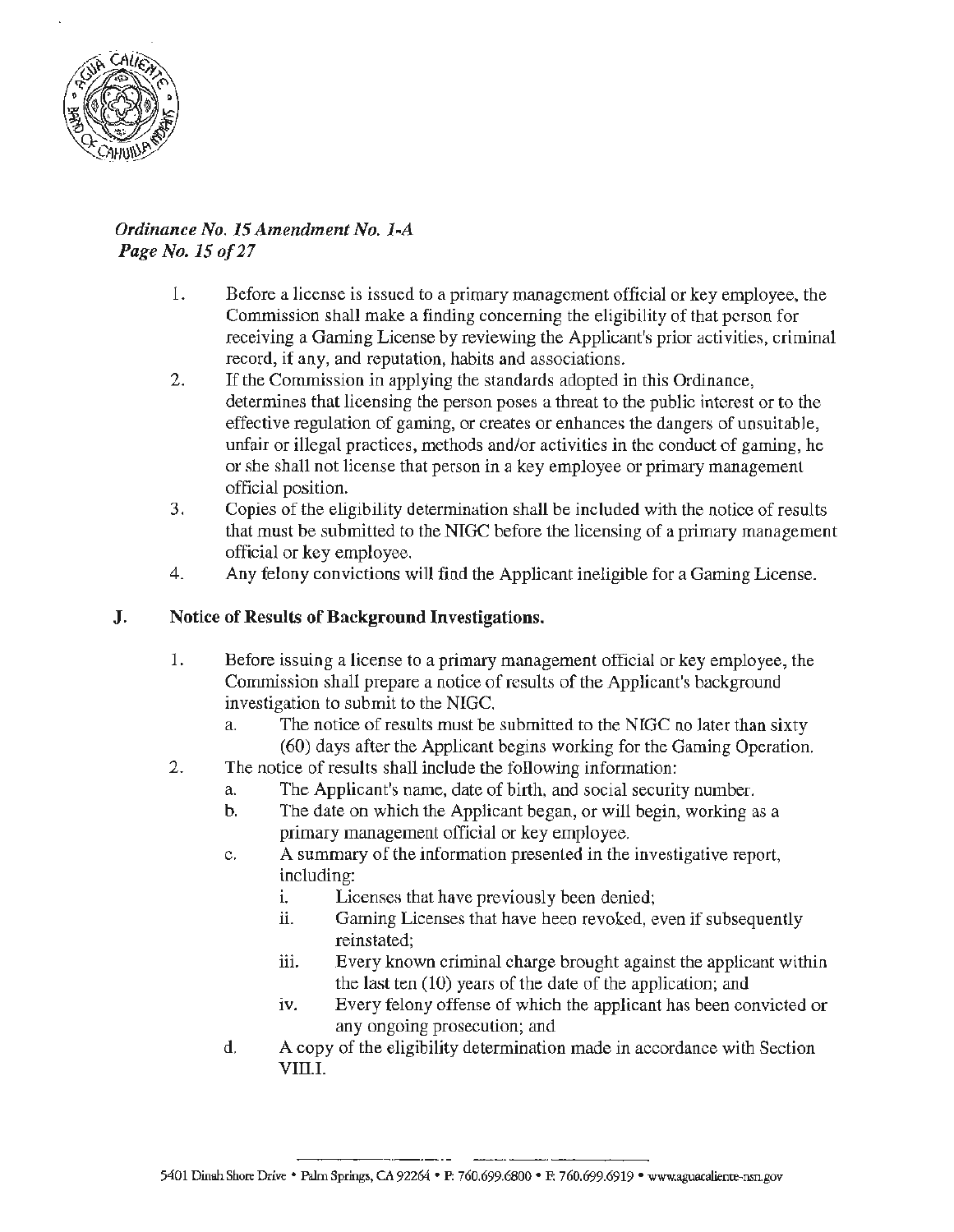

# *01'dinance No. 15 Amendment No. 1-A Page No. 16 of 27*

# K. Granting Gaming Licenses.

- 1. All primary management officials, key employees and gaming employees of the Gaming Operation must have a Gaming License issued by the Tribe.
- 2. The Commission is responsible for granting and issuing Gaming Licenses to primary management officials and key employees.
- 3. The Commission may license a primary management official or key employee applicant after submitting a notice of results of the Applicant's background investigation to the NIGC, as required by Section VIIl.J.
- $4.$ The Commission shall notify the NIGC of the issuance of a Gaming License to a primary management official or key employee within thirty (30) days of issuance.
- 5. The Tribe shall not employ an individual in a primary management official or key employee position who does not have a Gaming License after ninety (90) days of beginning work at the Gaming Operation.
- 6. The Commission must reconsider a license application for a primary management official or key employee if it receives a statement of itemized objections to issuing such a license from the NIGC, and those objections are received within thirty (30) days of the NIGC receiving a notice of results of the applicant's background investigation.
	- a. The Commission shall take the NIGC's objections into account when reconsidering a license application.
- 7. The Commission will make the final decision whether to issue a license to an Applicant for a primary management official or key employee position.
- 8. If the Commission has issued a license to a primary management official or key employee before receiving the NIGC's statement of objections, notice and a hearing shall be provided to the Licensee, as required by Section VIILM.

# L. Denying Gaming Licenses.

- l. The Commission shall not license a primary management official or key employee if an authorized Tribal official determines, in applying the standards in Section VIII.I for making a license eligibility determination, that licensing the person:
	- a. Poses a threat to the public interest;
	- b. Poses a threat to the effective regulation of gaming; or
	- c. Creates or enhances the dangers of unsuitable, unfair or illegal practices, methods and/or activities in the conduct of gaming.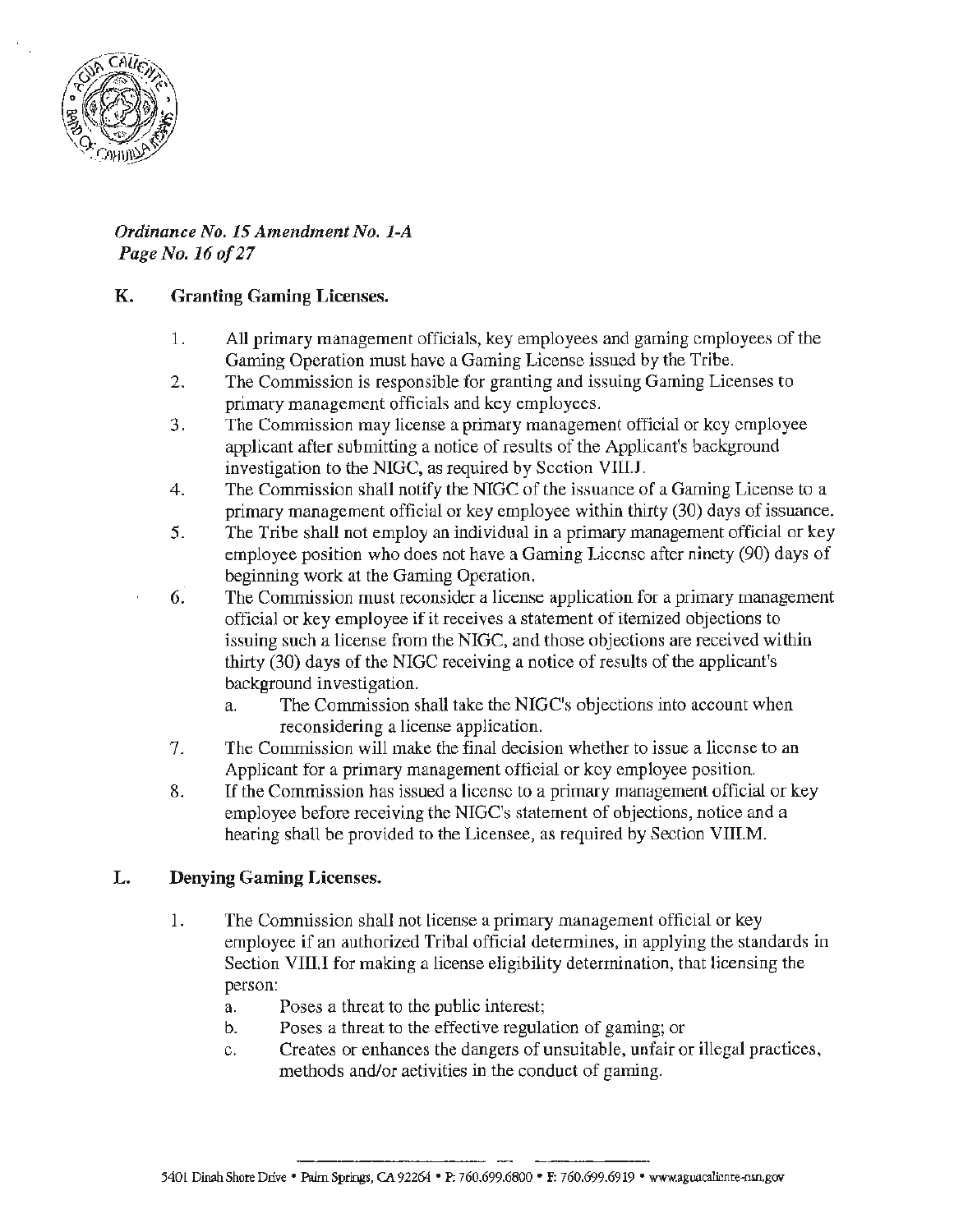

# *Ordinance No. JS Amendment No. I-A Page No. 17 of 27*

- 2. When the Commission does not issue a license to an Applicant for a primary management official or key employee position, or revokes a previously issued license after reconsideration, it shall:
	- a. Notify the NIGC; and
	- b. Forward copies of its eligibility determination and notice of results of the Applicant's background investigation to the NIGC for inclusion in the Indian Gaming Individuals Record System.

### M. Gaming License Suspensions and Revocations.

- 1. If, after a license is issued to a primary management official or a key employee, the Commission receives notice from the NIGC that the primary management official or key employee is not eligible for employment, the Commission shall do the following:
	- a. Immediately suspend the license;
	- b. Provide the Licensee with written notice of the suspension and proposed revocation; and
	- c. Provide the Licensee with notice of a time and place for a hearing on the proposed revocation of the license.
- 2. The right to a revocation hearing vests only after a license is granted under this Ordinance.
- 3. Following a revocation hearing, the Commission shall decide whether to revoke or reinstate the license at issue.
- 4. The Commission shall notify the NIGC of its decision to revoke or reinstate a license within forty-five (45) days of receiving notification from the NIGC that a primary management official or key employee is not eligible for employment.

### N. Records Retention.

- 1. The Commission shall retain, for no less than three years from the date a primary management official or key employee is terminated from employment with the Tribe, the following documentation:
	- a. Applications for licensing;
	- b. Investigative Reports; and
	- c. Eligibility Determinations.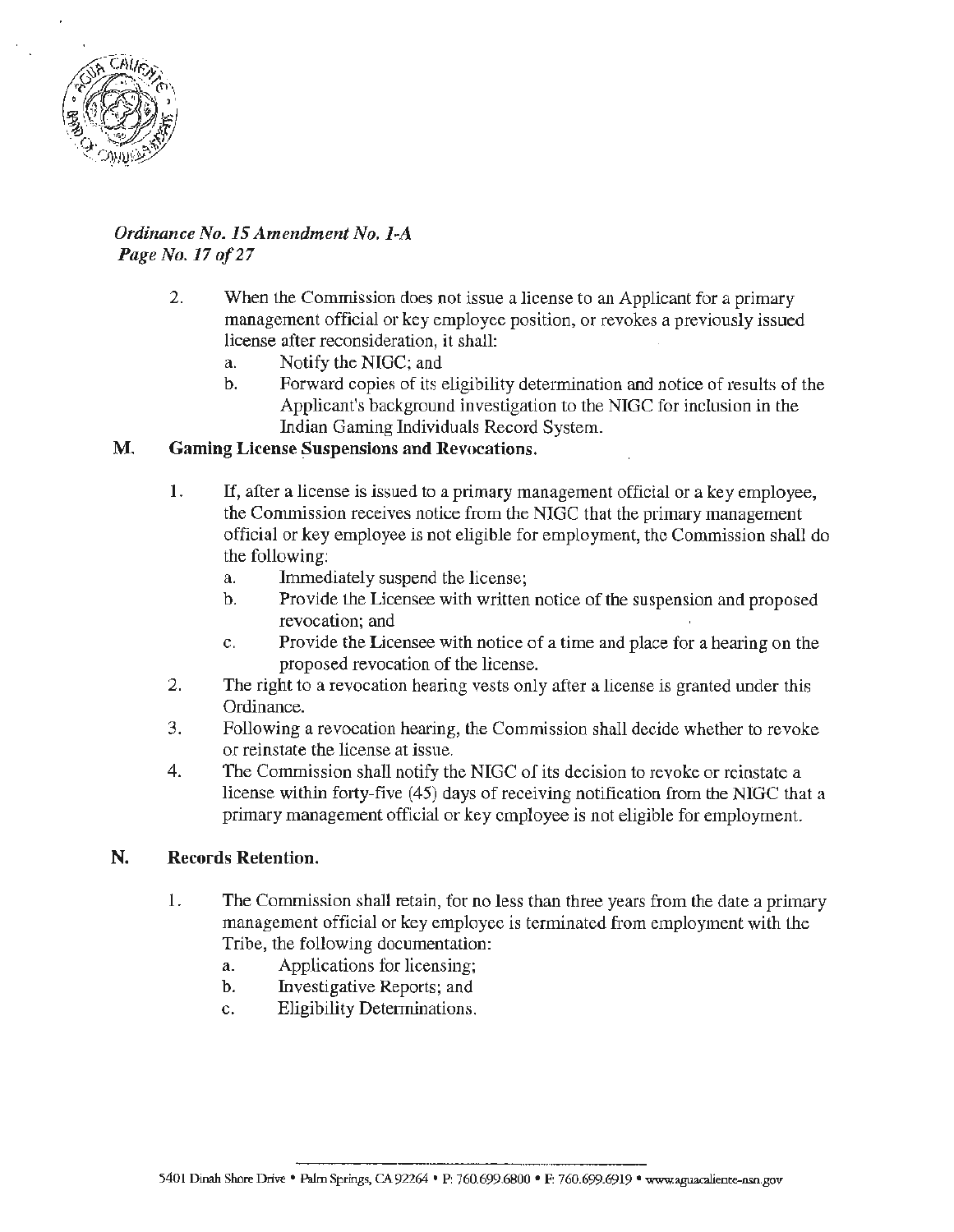

*Ordinance No. 15 Amendment No. 1-A*  Page No. 18 of 27

### IX. FACILITY LICENSES

A Individual Facility Licenses. The Commission shall issue a separate license to each place, facility or location on Indian lands where Class lI and/or Class III gaming is conducted under this Ordinance.

### X. PROTECTION OF THE ENVIRONMENT AND PUBLIC HEALTH AND **SAFETY**

Class II and Class III Gaming Facilities shall be constructed, maintained, and operated in a manner that adequately protects the environment and the health and safety of the public.

# · XI. ENFORCEMENT AND HEARINGS PROCEDURES.

- A. Any person who violates any provision of this Ordinance shall be subject denial, suspension or revocation of a Gaming License, and/or exclusion from attendance at any Gaming Facility. The Commission shall have the jurisdiction to enforce the provisions of this Ordinance on any person within the jurisdiction of the Tribe.
- B. Notice of Commission action. No action of the Commission to revoke a Gaming License shall be valid unless the person or entity affected is given written notice of the proposed action and the opportunity to appear and to be heard before the Commission, either in person or through a representative or legal counsel and to submit such evidence as the Commission deems relevant to the matter at issue at least nine (9) days before the hearing. No notice is necessary to suspend a Gaming License, but a revocation hearing must be held within thirty (30) days or the suspension shall be discharged automatically. These deadlines may be extended in the discretion of the Commission due to extenuating circumstances.
- C. Notice of Violation.
- 1. The Commission may issue a notice of violation to any person or entity for a violation of any provision of the Ordinance, Regulations, Compact, IGRA or other applicable Tribal or federal law or implementing regulations.
- 2. A notice of violation shall contain: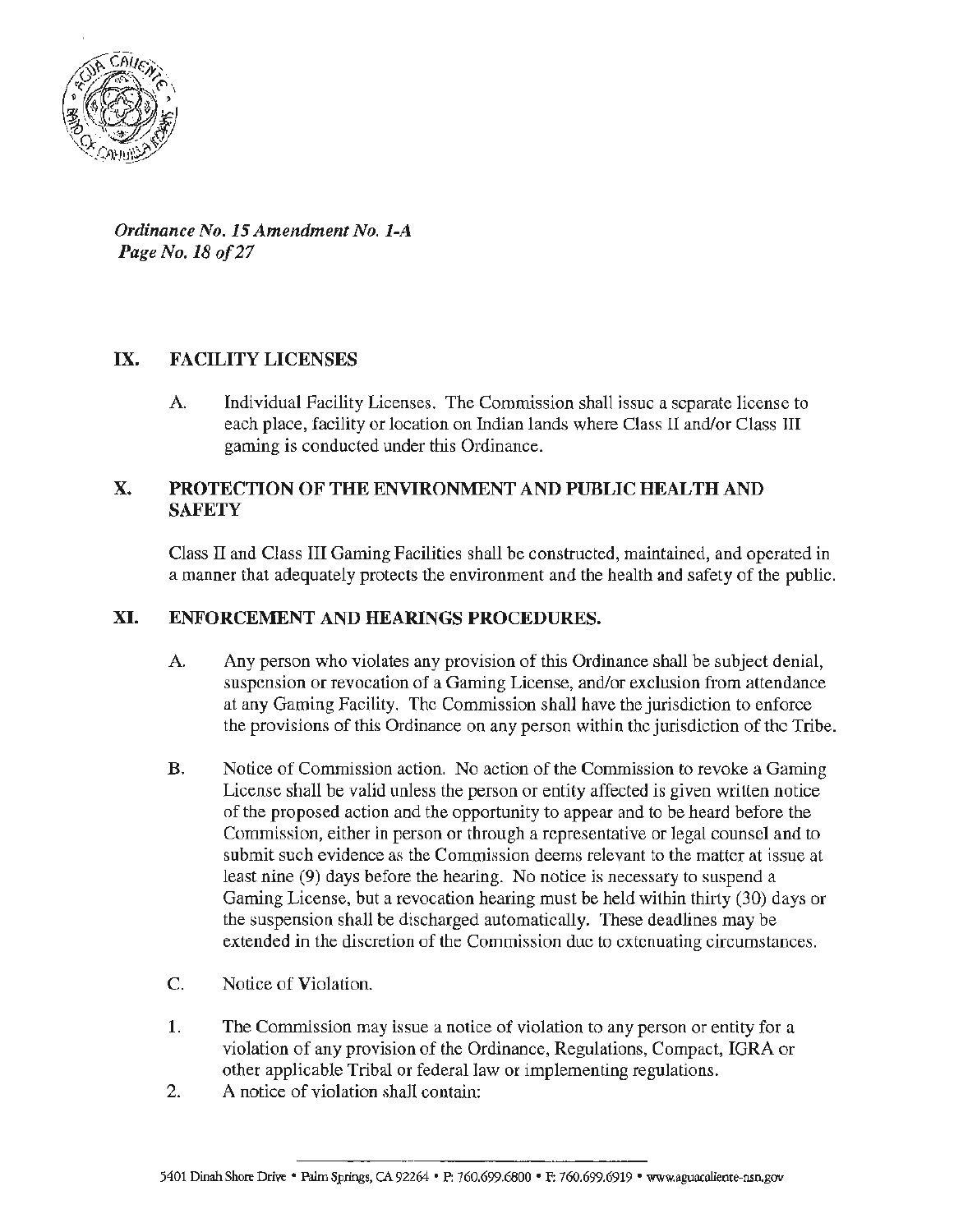

# *Ordinance No. 15 Amendment No. 1-A Page No. 19of27*

- a. A citation to the Tribal or federal requirement that has been or is being violated;
- b. A description of the circumstances surrounding the violation, set forth in common and concise language;
- c. Measures required to correct the violation;
- d. A reasonable time for correction, if the respondent cannot take measures to correct the violation immediately; and
- e. Notice of rights of appeal.
- D. Order of Temporary Closure.
- 1. Simultaneously with, or subsequent to, the issuance of a notice of violation, the Commission may issue an order of temporary closure of all or part of a Gaming Operation for substantial violations of Tribal and/or federal law.
- 2. The operator shall close the Gaming Operation upon service of an order of temporary closure, unless the order provides otherwise.
- 3. Informal expedited review. Within one (1) day after service of an order of temporary closure, the respondent may request, orally or in writing, informal expedited review by the Commission.
	- a. The Commission shall complete the expedited review provided for by this paragraph as soon as is practical and no later than one (1) day after receipt of a timely request.
	- b. The Commission shall, as soon as is practicable and no later than one (1) day after the expedited review provided for by this paragraph, decide whether to continue an order of temporary closure and provide the respondent with an explanation of, and the factual basis for, that decision.
	- c. Whether or not a respondent seeks informal expedited review under this paragraph, within thirty (30) days after the Commission serves an order of temporary closure, the respondent may appeal the order to the full Commission under Section IX.F. Otherwise, the order shall remain in effect unless rescinded by the Commission for good cause.
- E. Civil Fine Assessments.
- 1. The Commission may impose a fine of not more than \$2,500.00 for each violation.
- 2. The Commission shall review each notice of violation and order of temporary closure to determine whether a civil fine will be assessed, the amount of the fine,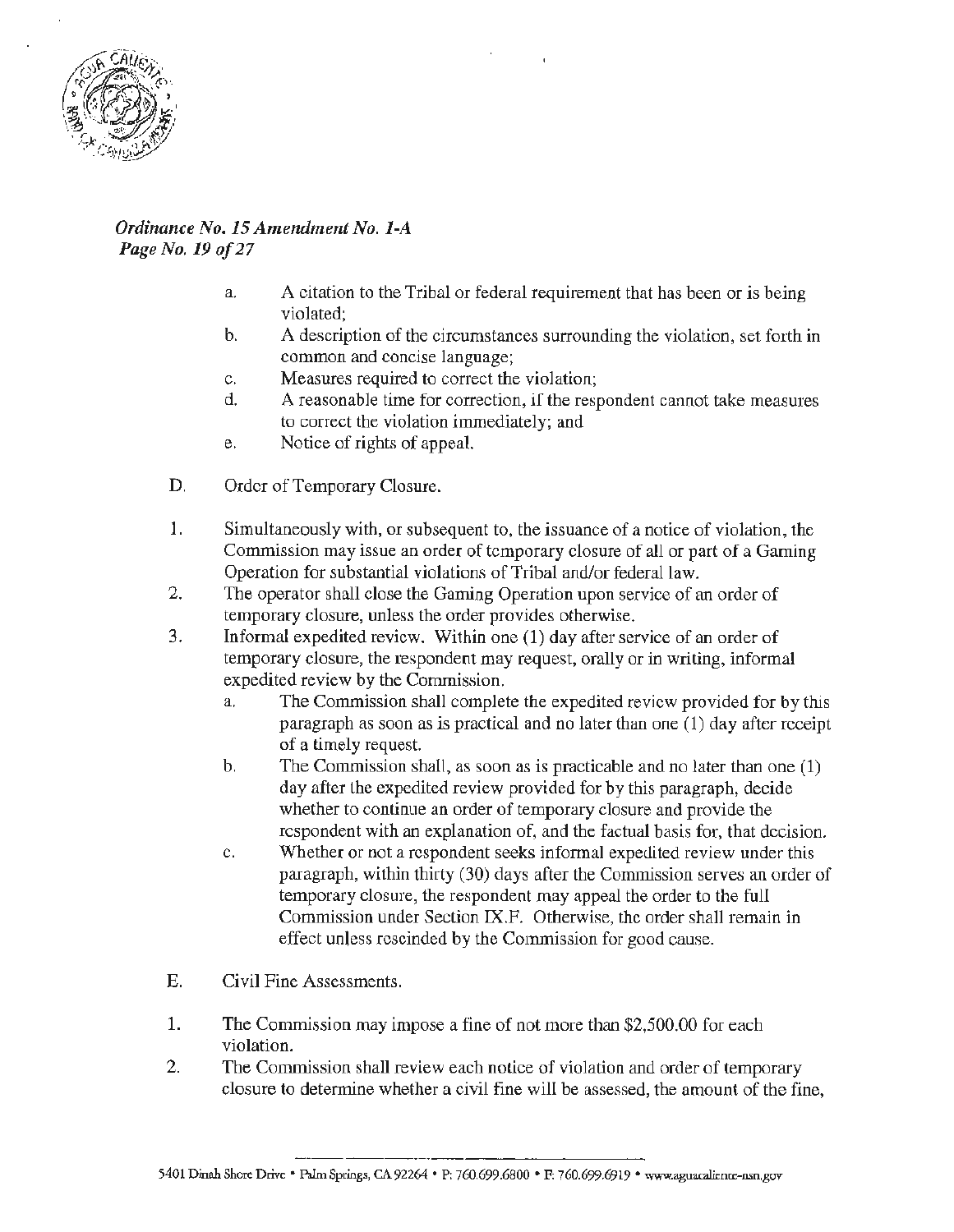

# *Ordinance No. 15 Amendment No. 1-A Page No. 20 of 27*

and, in the case of continuing violations, whether each daily illegal act or omission will be deemed a separate violation for purposes of the total civil fine assessed.

- 3. Within fifteen (15) days after service of a notice of violation, or such longer period as the Commission may grant for good cause, the respondent may suhmit written information about the violation to the Commission. The Commission shall consider any information so submitted in determining the facts surrounding the violation and the amount of the civil fine.
- 4. The Commission shall serve a copy of the proposed assessment on the respondent within thirty (30) calendar days after the notice of violation was issued, when practicable.
- 5. The Commission may review and reassess any civil fine, if necessary, to consider facts that were not reasonably available on the date of issuance of the proposed assessment.
- 6. If the respondent fails to request a hearing as provided in Subsection F of this Section, the proposed civil fine assessment shall become a final order of the Commission. Civil fines assessed under this Section shall be paid by the person assessed and shall not be treated as an Operating Expense of the Gaming Operation.
- F. Appeals Before the Commission.
- l. A respondent may request a hearing to contest a notice of violation, order of temporary closure, civil fine assessment or order of exclusion by submitting a notice of appeal to the Commission within thirty (30) days after service of:
	- a. A notice of violation;
	- b. A proposed civil fine assessment or reassessment;
	- c. An order of temporary closure; or
	- d. An order barring a person or employee from one or more Gaming Facility.
- 2. A notice of appeal shall reference the notice or order from which the appeal is taken.
- 3. Within five (5) days after filing a notice of appeal, the Commission shall schedule a hearing for no later than thirty (30) days from date of notice of appeal. Notice of hearing shall include the time, date and place of the hearing and shall be served to the respondent by first class mail at his or her last known address.
- 4. At the hearing, the respondent is entitled to call witnesses and present evidence.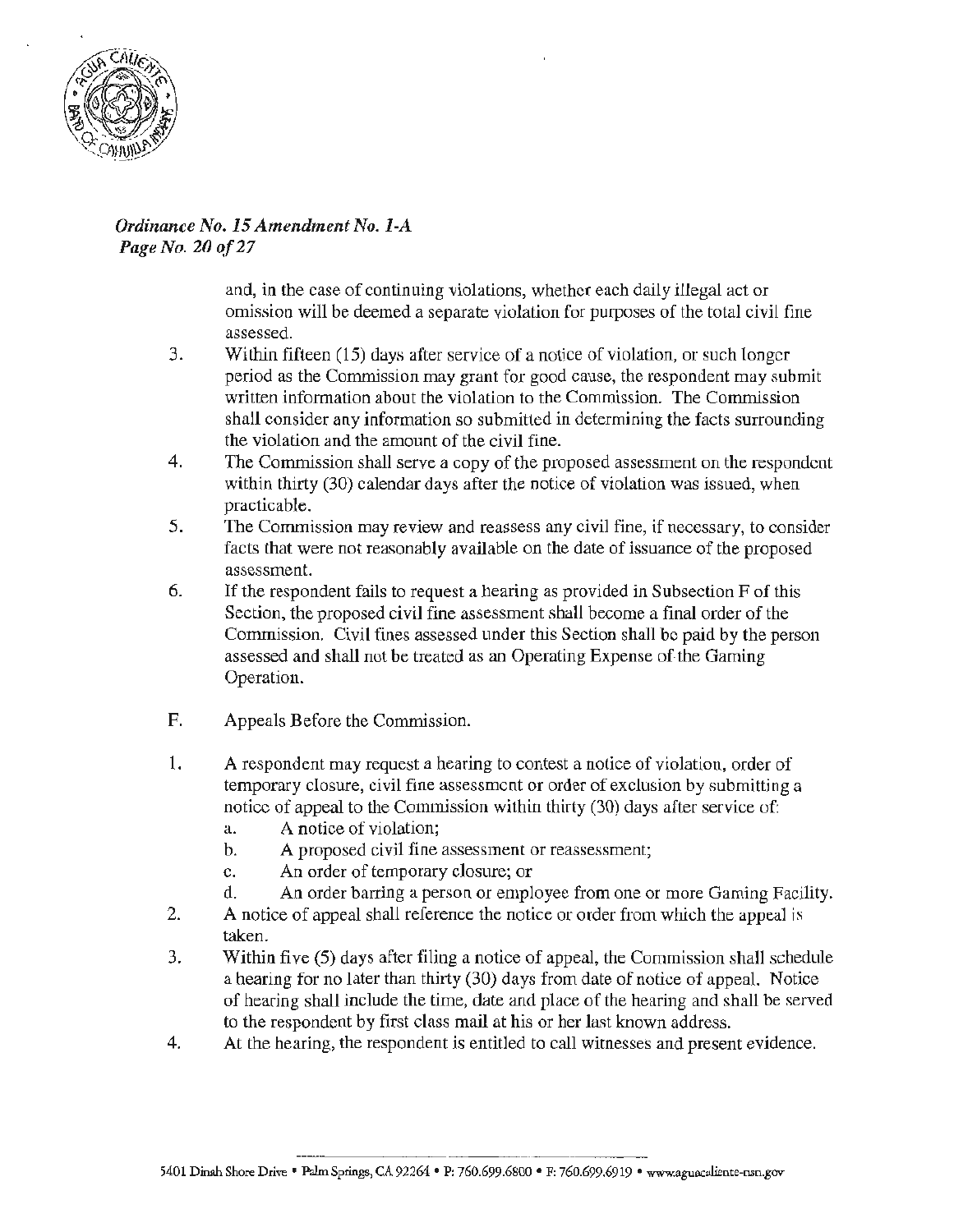

# *Ordinance No. JS Amendment No. 1-A Page No. 21 of 27*

- 5. Within ten (10) days after the respondent receives notice of the hearing, the respondent shall file with the Commission a supplemental statement that states with particularity the relief desired and the grounds therefor.
	- a. The supplemental statement should include, when available, supporting evidence in the form of affidavits. If the respondent wishes to present oral testimony or witnesses at the hearing, the respondent shatl include notice of this in the supplemental statement.
		- 1. The notice shall specify the names and job titles of proposed witnesses, and state whether a closed hearing is requested and, if so, why.
- 6. The respondent may waive in writing his or her right to an oral hearing and instead elect to have the matter determined by the Commission solely on the basis of written submissions.
- 7. The full Commission shall decide the matter by majority vote. A written decision by the Conunission shall be issued to all parties within thirty (30) days from the hearing date. The decision of the Commission shall be based upon the whole record and shall include findings of fact and conclusions of law upon each material issue of fact or law presented on the record.
- 8. In deciding such appeals, the Commission shall apply a preponderance of the evidence standard.
- 9. The decision of the Commission on the appeal shall be final and not subject to judicial review.
- G. License Hearings.
- 1. The Commission can take the following licensing actions:
	- a. Suspension of any license;
	- b. Revocation of any license;
- 2. The Executive Director shall summarily suspend the tribal Gaming License of any employee or vendor if the Commission determines that the continued licensing of the person or entity could constitute a threat to the public health or safety or may summarily suspend the license of any employee or vendor if the Commission determines that the continued licensing of the person or entity may violate the Tribal Gaming Agency's licensing or other standards and shall notify the holder of the suspended license in writing about proposed licensing action and hearing date, time and location within twenty-four (24) hours from suspension.
- 3. For licensing actions other than the summary suspension addressed in G.2 above, the Executive Director shall provide the Licensee or Vendor written notice of the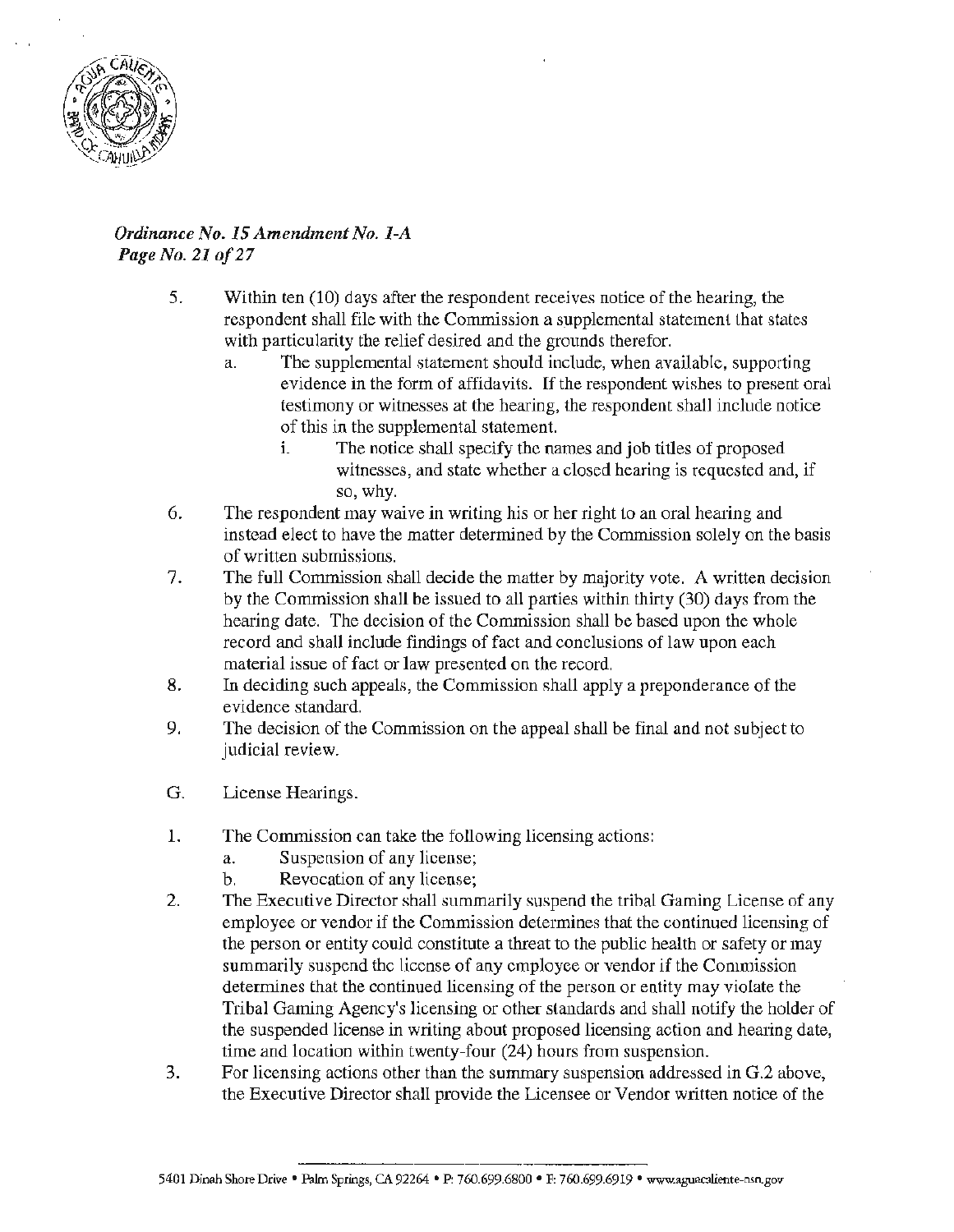

*Ordinance No. 15 Amendment No. 1-A Page No. 22 of 27* 

> proposed suspension or revocation within three (3) days of the decision to take such licensing action. The notice shall include the date, time and location of a License Hearing to review the proposed licensing action no later than thirty (30) days from date of notice to suspend or revoke a gaming license.

- 4. The Licensee or Vendor shall be given at least nine (9) days written notice of the License Hearing.
- 5. The notice shall be sent by regular mail to the Licensee at their last known address and shall contain the date, time and location of the bearing a detailed statement of the allegations that are the basis for the suspension and proposed licensing action, and identify any evidence that the Commission intends to consider during the hearing, including the identity of all witnesses who will testify before the Commission concerning the proposed action.
- $6.$  The Licensee shall be given the opportunity to review the evidence and take notes at the Commission premises. No material shall be removed from those premises.
- 7. The Commission may issue subpoenas.
- 8. The Licensee may appear in person or be represented by an attorney or other representative.
- 9. The Licensee may submit written briefs, argument or relevant evidence prior to or at the Hearing.
- 10. Requests for a continuance or to reschedule the Hearing shall be granted at the Commission's discretion. Such permission shall not be unreasonably withheld.
- 11. At the hearing, the Licensee or Representative shall have an opportunity to present evidence and arguments concerning the proposed revocation and cross examine witnesses.
- 12. If either party fails to testify on their behalf **in** response to any question, the Commission may infer that such testimony or answer would not support that party's position.
- 13. Failure to appear at the hearing without obtaining a written waiver of appearance shall constitute admission of aH allegations contained in the notice. The Commission may take further action without additional notice to the Licensee.
- 14. Except for good cause shown, the Commission shall reach a decision within five (5) business days of the License Hearing and mail the written decision to the Licensee at their last known address.
- 15. The decision of the Commission shall be final and is not subject to judicial review.
- 16. All adverse licensing decisions shall be reported to Gaming Operation management.

5401 Dinah Shore Drive• Palm Springs, CA 92264 • P: 760.699.6800 • F: 760.699.6919 • www.aguacaliente-nso.gov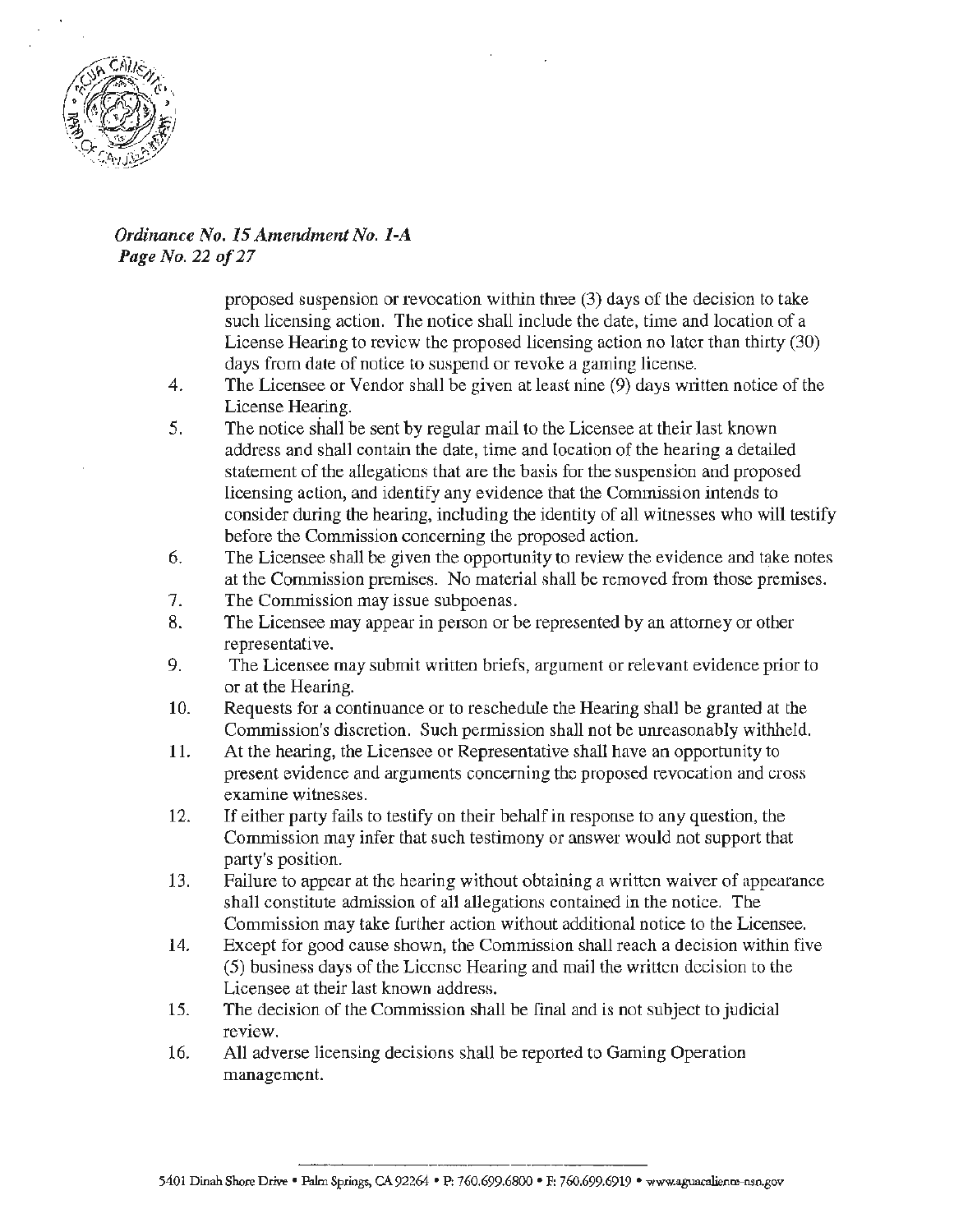

# *Ordinance No. 15 Amendment No. 1-A Page No. 23 of27*

# XII. PATRON DISPUTES

- A. Patrons with complaints against the gaming establishment shall have as their sole remedy the right to file a petition for relief with the Tribal Gaming Commission.
- B. Any Patron may file an oral or written complaint concerning the play and operation of any gaming activity at any Gaming Facility. This includes any refusal by the Gaming Operation to pay a Patron any alleged winnings from any Gaming Activities.
- C. The Patron shall have three (3) days from the date of the incident giving rise to the complaint to file an oral or written complaint with the Gaming Operation.
- D. The General Manager or designee is responsible for contacting the Patron with any proposed resolution or settlement. If the proposed resolution or settlement is accepted by the Patron. the General Manager or designee and Patron shall execute a final Release and Settlement and all parties shall receive a signed copy.
- E. If the Patron's Initial Complaint is not resolved to the Patron's satisfaction by the Gaming Operation's management, the Patron shall be given written notice by the Gaming . Operation that the Patron has the right to request in writing resolution of their complaint by the Tribal Gaming Agency. The Patron must make their request to the Tribal Gaming Agency within fifteen (15) days of receiving the Gaming Operation's written notification.
- F. If the Patron is not provided with the required written notice of their right to request resolution by the TGA by the Gaming Operation within thirty (30) days of the Patron's submission of the Initial Complaint, then the Patron may seek resolution of the complaint by the Tribal Gaming Agency up to one hundred eighty (180) days after submission of the Initial Complaint.
- G. If the Patron is dissatisfied with the Tribal Gaming Agency's resolution, the Patron may seek resolution in either the Tribe's tribal court system. once established, or through binding arbitration of the dispute.
- H. An explanation of the dispute resolution process shall be posted or otherwise made available in each Gaming Facility.
- I. Upon receipt of the Patron's written request for a resolution of the Patron's complaint, the Tribal Gaming Agency shall conduct an appropriate investigation, shall provide to the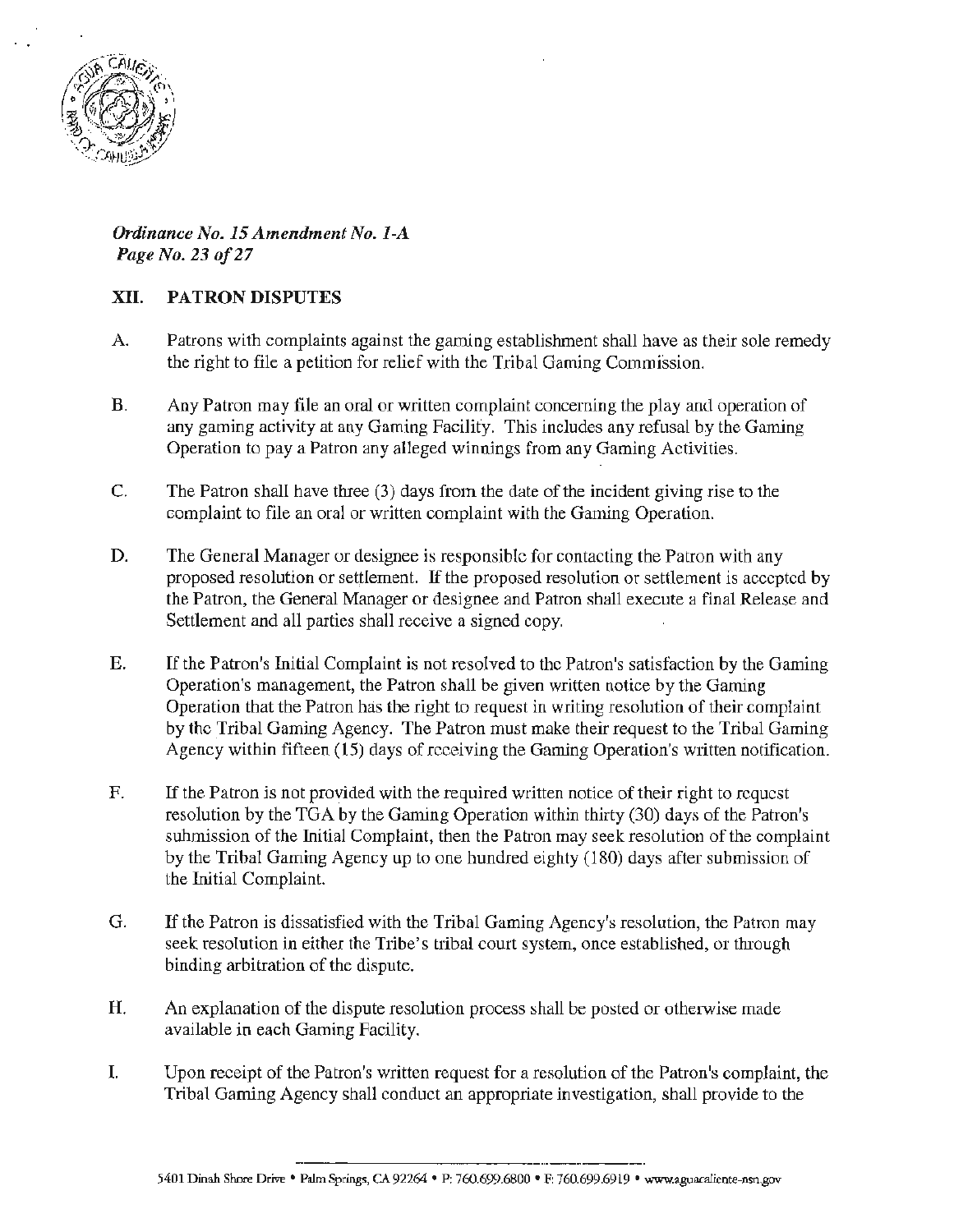

*Ordinance No. 15 Amendment No.* l~A *Page No. 24 of 27* 

> Patron a copy of any regulations concerning Patron complaints, and shall render a decision in accordance with industry practice.

- J. The decision shall be issued within sixty (60) days of the Patron's request, shall be in writing, shall be based on the facts surrounding the dispute, and shall set forth the reasons for the decision.
- K. If the Patron is dissatisfied with the decision of the Tribal Gaming Agency issued pursuant to subdivision (b), or no decision is issued within the sixty (60) day period, the Patron may request that the dispute be settled either in the Tribe's tribal court system, once established, or by binding arbitration before a JAMS arbitrator, in accordance with the Streamlined Arbitration Rules and Procedures of JANIS (or if those rules no longer exist, the closest equivalent) (hereafter "JAMS Streamlined Arbitration"). Resolution of the Patron's dispute before the tribal court system, once established, shall be at no cost to the Patron (excluding Patron's attorney's fees). The cost and expenses of the JAMS Streamlined Arbitration shall be initially borne equally by the Tribe and the Patron (for purposes of this section, the "parties'') and both parties shall pay their share of the arbitration costs at the time of election of the arbitration option, but the arbitrator shall award to the prevailing party its costs and expenses (but not attorney's fees).
- L. Upon a Patron's request, the Tribe and its Gaming Operation shall consent to tribal comt adjudication or JAMS Streamlined Arbitration of the matter, and agree to abide by the decision of the JAMS arbitrator; provided, however, that if any alleged winnings are found to be a result of a mechanical, electronic or electromechanical failure and not due to the intentional acts or gross negligence of the Tribe or its agents, the tribal court or JAMS arbitrator shall deny the Patron's claim for the winnings but shall deem the Patron the prevailing and shall award reimbursement of the amount wagered by the Patron which was lost as a result of any said failure.
- M. Any party dissatisfied with the award of the tribal court or JAMS arbitrator may at the party's election invoke the JAMS Optional Arbitration Appeal Procedure (and if those rules no longer exist, the closest equivalent); provided that the party making such election shall bear all costs and expenses of JAMS and the JAMS arbitrators associated with the JAMS Optional Arbitration Appeal Procedure, regardless of the outcome.
- N. To effectuate its consent to the tribal court system, once established, or JAMS Streamlined Arbitration and JAMS Optional Arbitration Appeal Procedure, the Tribe shall, in the exercise of its sovereignty, waive its right to assert sovereign immunity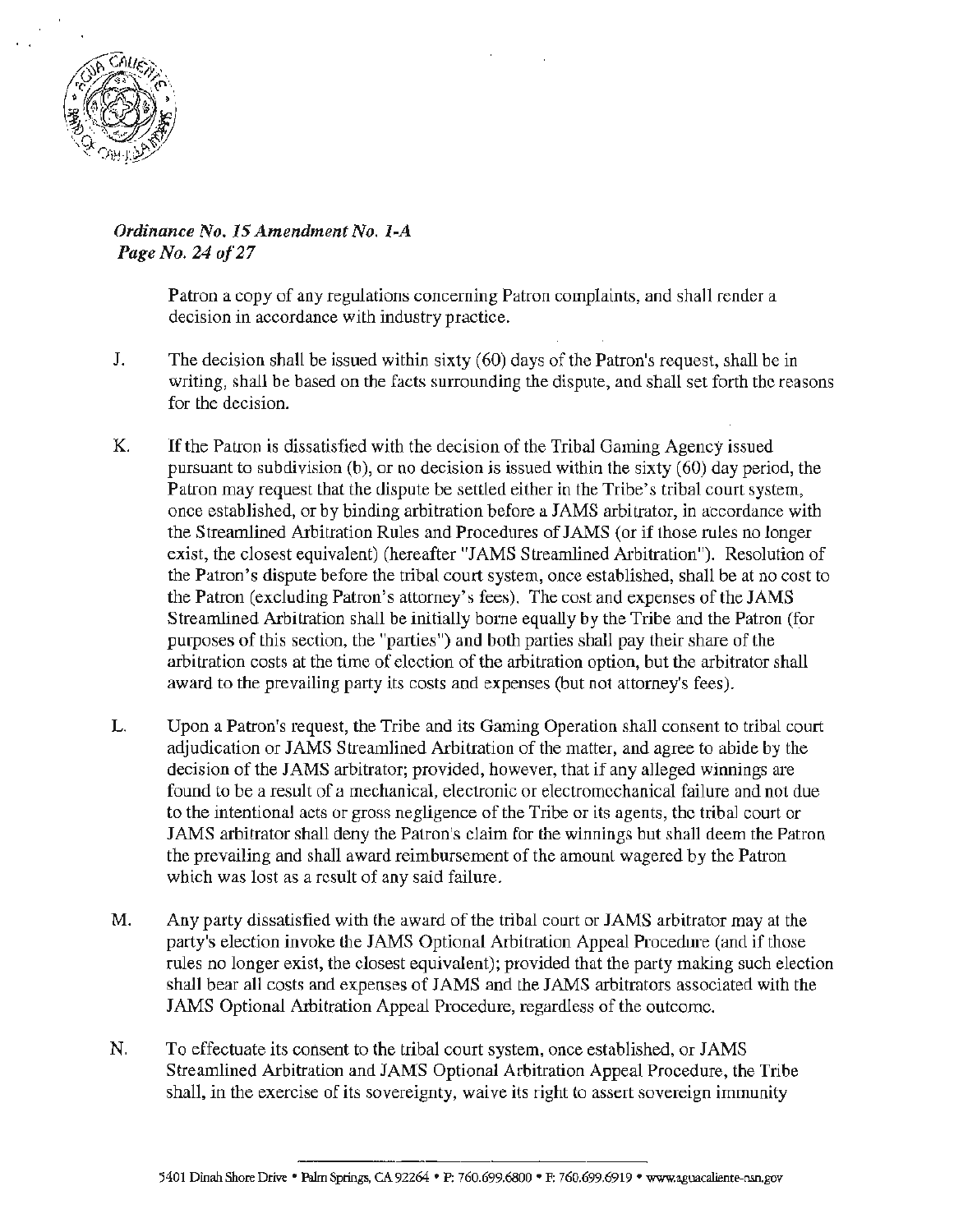

## *Ordinance No. 15 Amendment No. 1-A Page No. 25of27*

solely in connection with the tribal court's jurisdiction and the JAMS arbitrator's jurisdiction and only in any action to (i) enforce the Tribe's or the Patron's obligation to arbitrate, (ii) confirm, correct, modify, or vacate tribal court award or the arbitral award rendered in the arbitration, or (iii) enforce or execute a judgment based upon the award.

# XIII. **PROHIBITED** ACTS

It shall be a violation of this Ordinance for any person to:

- A. Conduct or participate in any gambling on Tribal lands other than at an authorized and Licensed Gaming Facility.
- B. Receive, distribute, apply or divert any property, funds, proceeds, or other assets of a Gaming Facility, except as authorized by this Ordinance No. 15, IGRA, the Compact, and/or any regulations or requirements approved by the Commission.
- C. Tamper with any Class III Gaming Device, Class II Gaming Device, or gaming equipment used in the conduct of any gaming activity.
- D. Do any other act in connection with the conduct of a Gaming Facility, Gaming Operation and/ or gaming activity to affect, in any manner, the outcome of any wager.
- E. To alter or misrepresent the outcome of other events on which wagers have been made after the outcome is made sure but before it is revealed to the players.
- F. To place, increase or decrease a bet or to determine the course of play after acquiring knowledge, not available to all players, of the outcome of the game or any event that affects the outcome of the game or which is the subject of the bet or to aid anyone in acquiring such knowledge for the purpose of placing, increasing or decreasing a bet or determining the course of play contingent upon that event or outcome.
- G. To claim, collect or take, or attempt to claim, collect or take, money, property, assets or anything else of value in or from any Class III gaming device, Class II Gaming Device, table game, or gaming equipment, without having made a wager thereon, or to claim, collect or take an amount greater than the amount won.
- H. To place or increase a wager or bet after acquiring knowledge of the outcome of the game or other event which is the subject of the bet, including past-posting and pressing bets.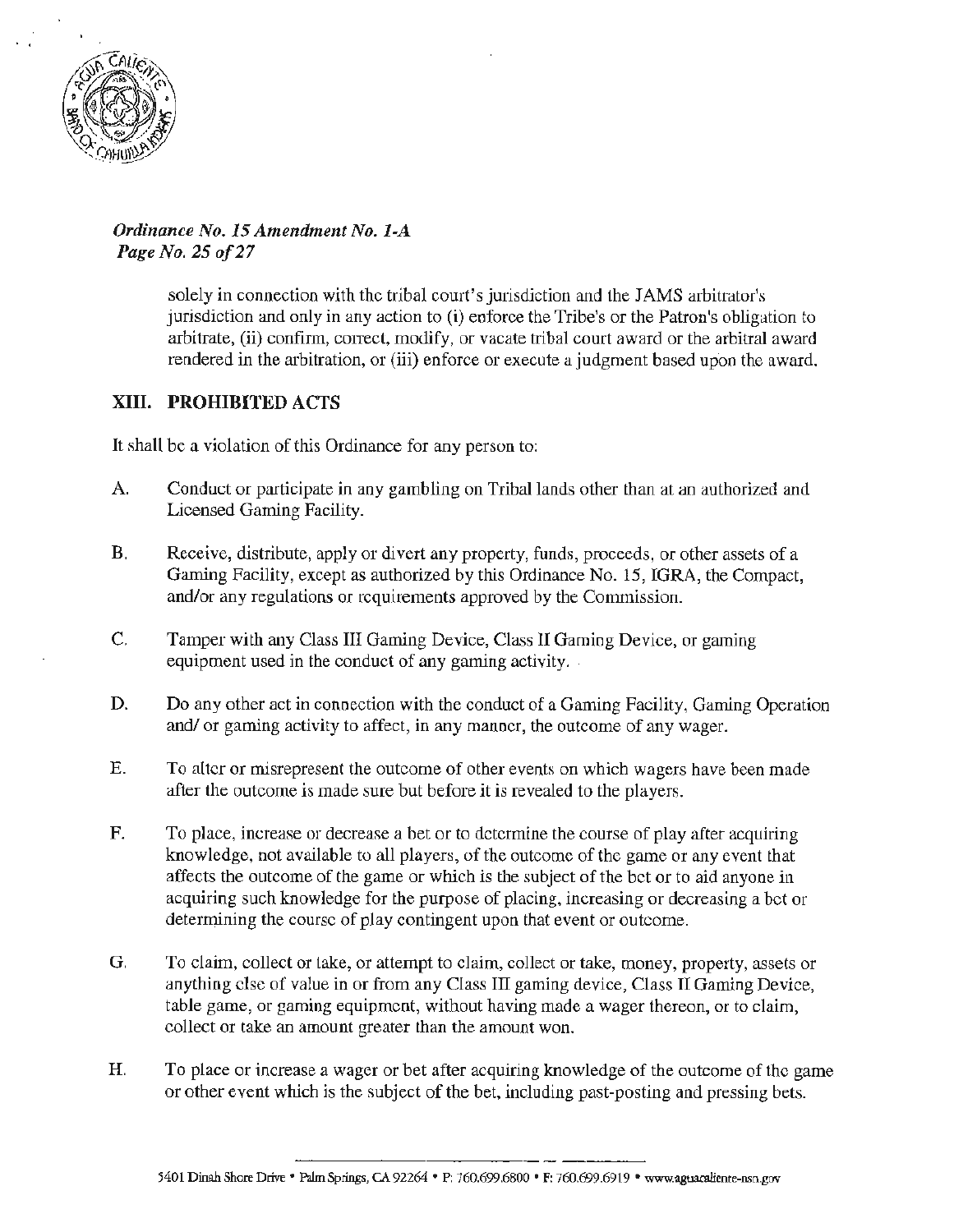

*Ordinance No.15 Amendment No. I-A Page No. 26 of 27* 

- J. To reduce the amount wagered or cancel the bet after acquiring knowledge of the outcome of the game or other event which *is* the subject of the bet, including pinching bets.
- J. To manipulate any component of a Class III gaming device or Class II gaming device, in a manner contrary to its design and its normal operational purpose including, without limitation, manipulating a gaming device or Class II gaming device, to affect the outcome of the gaming activity.
- K. To use other than currency approved by the Commission and lawful coin and legal tender of the United States of America.
- L. To possess and/or use at a Gaming Facility any device, tool, instrument or means to dishonestly affect any game, gaming device and/or gaming activity:
- M. To attempt to either persuade or induce, or to either induce or persuade another person to go to a Gaming Facility to engage in activities prohibited by this Ordinance.
- N. Commit any act of theft or dishonesty.

#### XIV. AGENT FOR SERVICE OF PROCESS

The Tribe designates the Tribal Chairman as the agent for service of any official determination, order or notice of violation.

#### XV. REPEAL

Any and all prior gaming ordinances or interim ordinances are hereby repealed, and superseded by this Ordinance. If any TICS, Commission regulation or policy or procedure conflicts with this Ordinance, the terms of lhis Ordinance shall control.

#### XVI. SOVEREIGN IMMUNITY

Nothing said or not said in this Ordinance is intended to waive, in any manner, the sovereign immunity of the Tribe with the sole exception of the Patron Dispute Section XII.